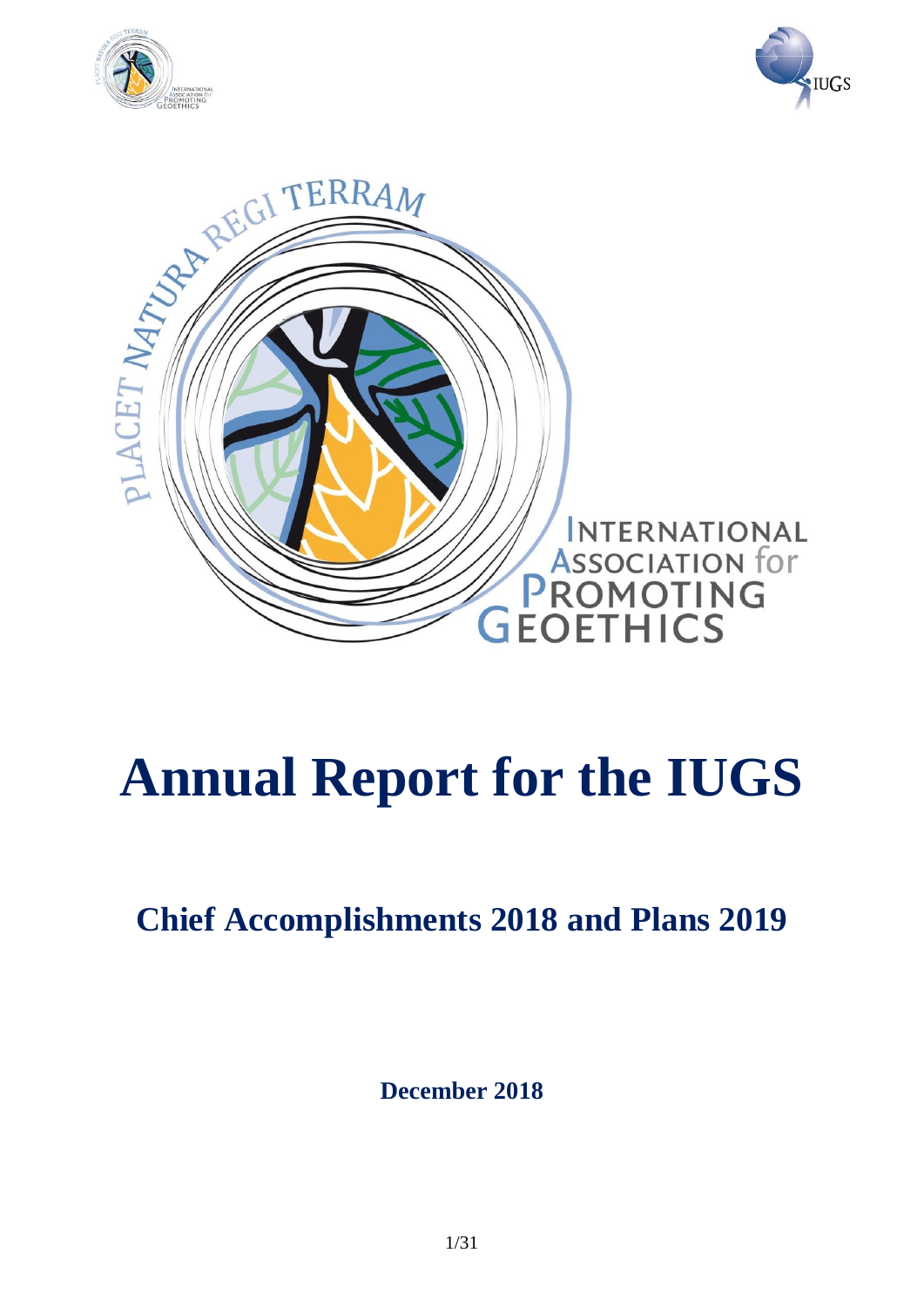



## **Summary**

| 1. | <b>Name of Affiliated Organization</b>                                       | $\overline{\mathbf{3}}$ |
|----|------------------------------------------------------------------------------|-------------------------|
| 2. | <b>Overall objectives</b>                                                    | 5                       |
| 3. | Relate goals to overall IUGS scientific objectives                           | 6                       |
| 4. | How has the organization been actively involved with IUGS related activities | $\overline{7}$          |
| 5. | <b>Structure and organization</b>                                            | 7                       |
| 6. | Interaction with other International organizations and projects              | 10                      |
| 7. | <b>Chief products</b>                                                        | 11                      |
| 8. | Chief accomplishments 2018 and plans for 2019                                | 17                      |
|    | Chief accomplishments 2018                                                   | 17                      |
|    | Plans for 2019                                                               | 28                      |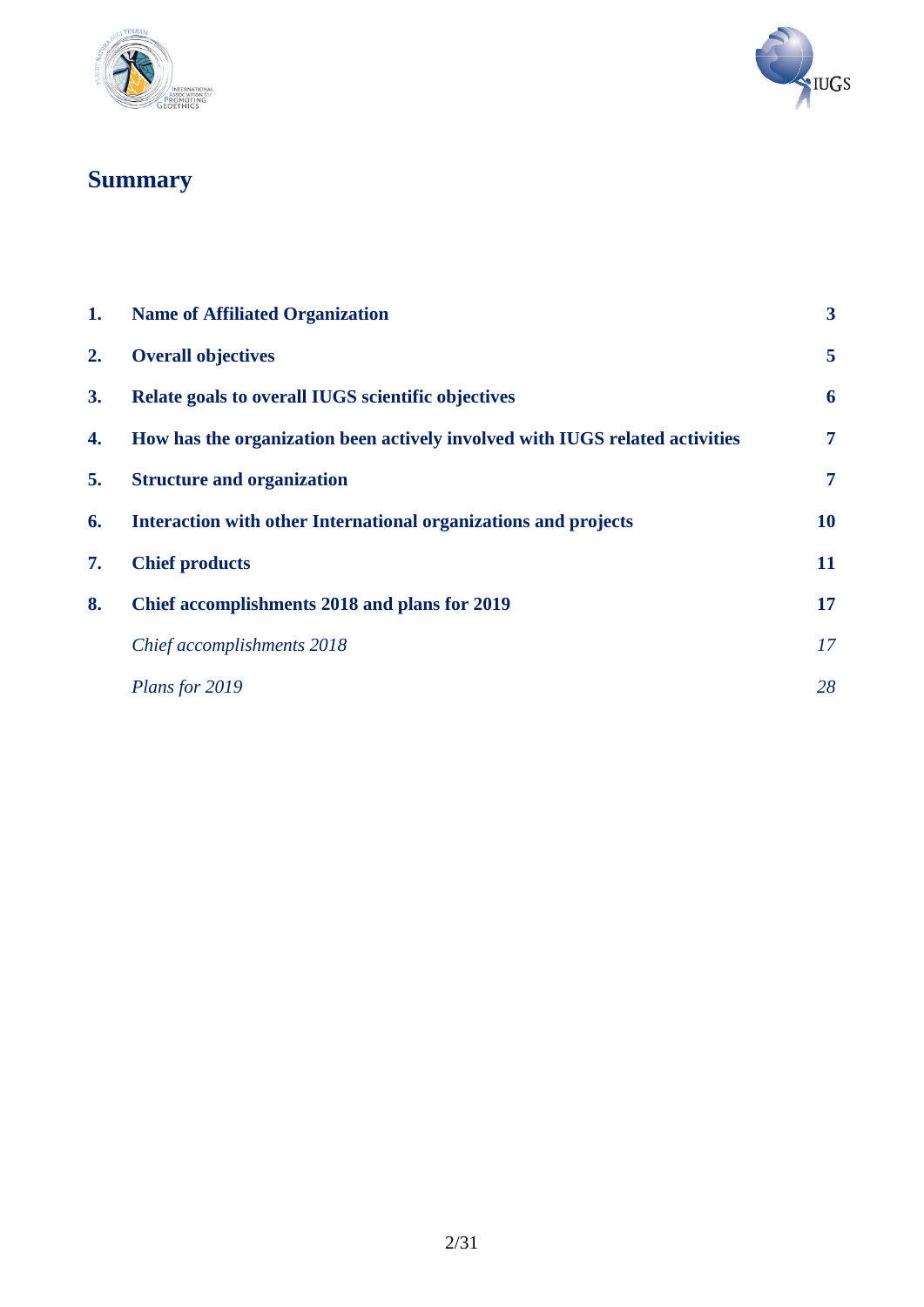



## **INTERNATIONAL UNION OF GEOLOGICAL SCIENCES (IUGS)**

**Reporting Form for IUGS Affiliated Organizations 2018**

## **1. Name of Affiliated Organization**

## **IAPG – INTERNATIONAL ASSOCIATION FOR PROMOTING GEOETHICS**

Contact: Secretariat [\(iapgeoethics@aol.it;](mailto:iapgeoethics@aol.it) giuseppe.dicapua@ingv.it) TERRAM **INTERNATIONAL EXECUTED**<br>ASSOCIATION for

<http://www.geoethics.org/>

The IAPG was legally recognized as a not-for-profit organization through a public notarial deed on 21<sup>st</sup> December 2012, repertoire no. 16255, collection no. 8340, Italian Republic.

Head Office c/o: Istituto Nazionale di Geofisica e Vulcanologia via di Vigna Murata, 605 00143 Rome, Italy

The IAPG is an affiliated organization of the **International Union of Geological Sciences (IUGS)**, an International Associate Organization of the **American Geosciences Institute (AGI)**, an Associate Society of the **Geological Society of America (GSA)**, an Associate Society of the **Geological Society of London (GSL)**, an Associate Organisation of the **Geoscience Information in Africa - Network (GIRAF)**, a member organisation of the **International Council for**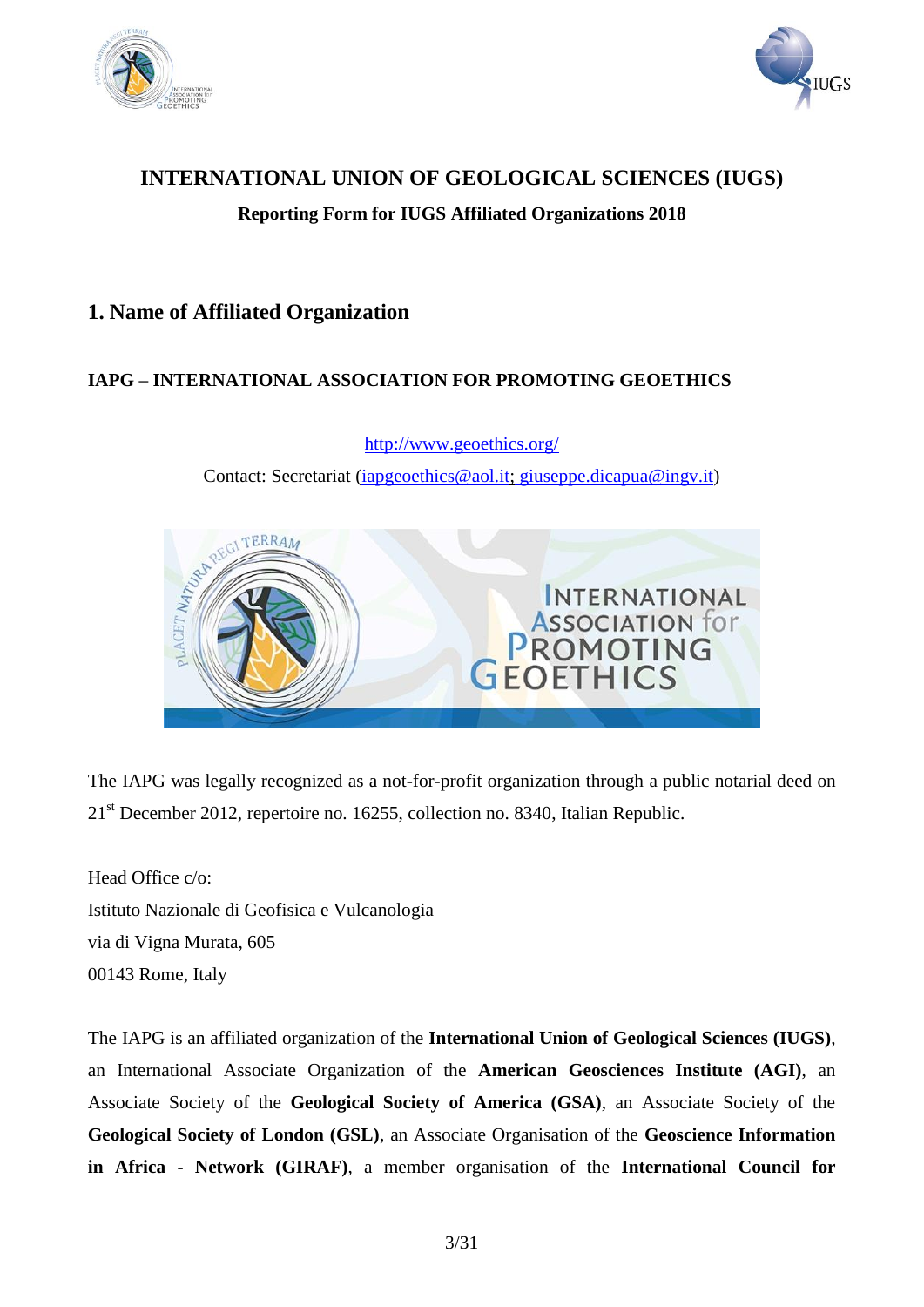



**Philosophy and Human Sciences (ICPHS),** an Observer Organization of the **Canadian Federation of Earth Sciences (CFES)**.



The IAPG has agreements of collaboration with: **EuroGeoSurveys (EGS)**, **European Federation of Geologists (EFG)**, **American Geophysical Union (AGU)**, **International Association for Engineering Geology and the Environment (IAEG)**, **International Network of Young and Early Career Geoscientists (YES Network)**, **International Association of Hydrogeologists (IAH), Association of Environmental & Engineering Geologists (AEG)**, **International Geoscience Education Organisation (IGEO)**, **African Association of Women in Geosciences (AAWG)**, **Initiative on Forensic Geology (IUGS-IFG)**, **Geoscientists Canada (GC)**, **Geology for Global Development (GfGD)**, **Forum for Climate Engineering Assessment (FCEA)**, **Peruvian Geological Society (SGP)**, **Instituto de Geociencias Y Medio Ambiente, Arequipa-Perù (I-GEMA)**, **GEVAS Red Argentina**, **and African Network for Geo-Education (ANGE)**.

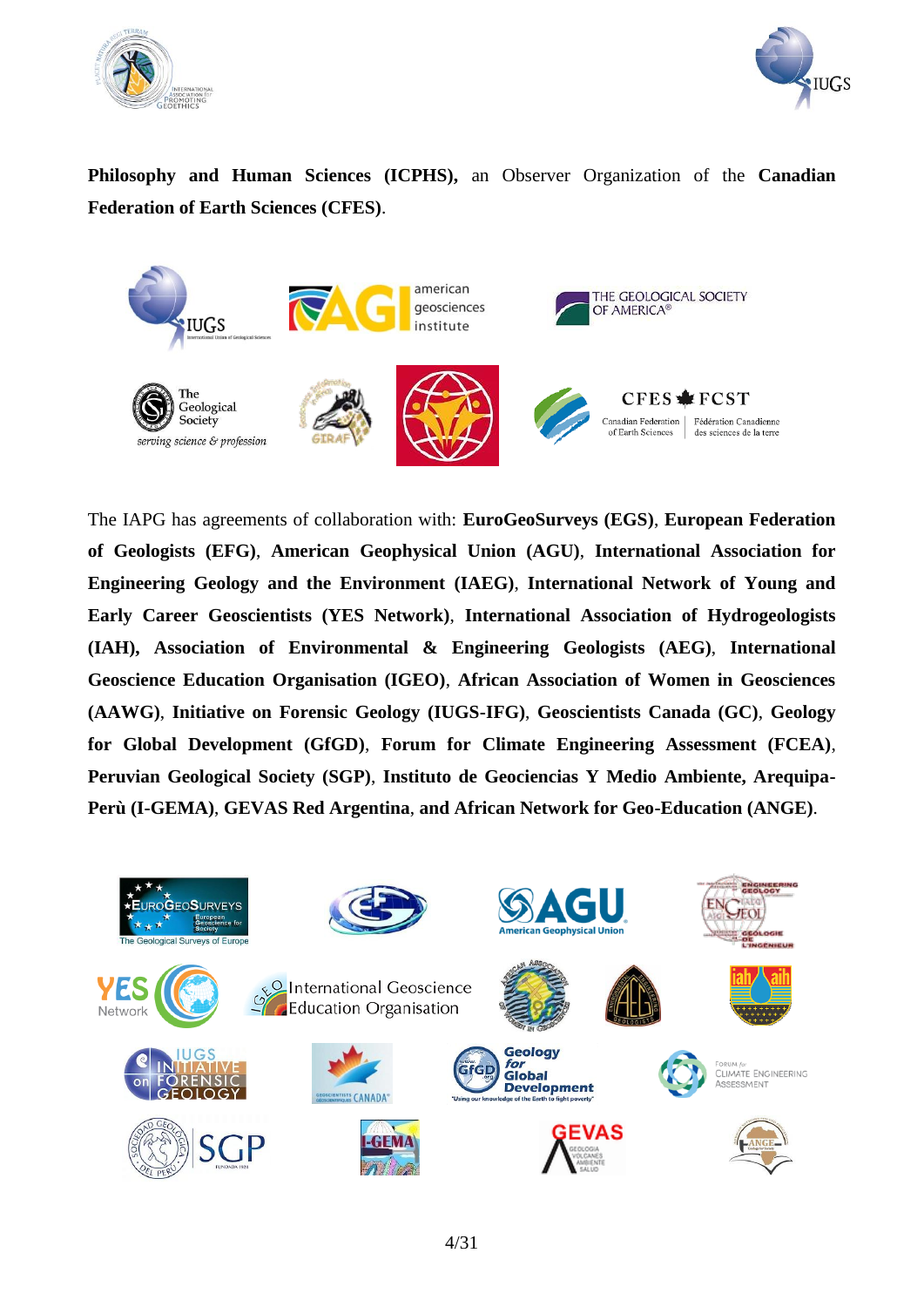



The IAPG is Global Partner of the **International Year of Global Understanding (IYGU)**, Technical Partner of the IUGS Conference **Resource for Future Generation - RFG2018**, Summit Partner of the **Geoscience & Society Summit 2019**.







Finally, the IAPG is partner of the **AGU Ethics & Equity Center**: [https://ethicsandequitycenter.org/.](https://ethicsandequitycenter.org/)



## **2. Overall objectives**

The IAPG is a multidisciplinary, scientific network for widening the discussion and creating consciousness about problems of Ethics applied to the Geosciences, in particular on the ethical, social and cultural implications of Earth sciences education, communication, research and practice. Its overall objectives are:

- developing the discussion on ethical implications in research and practice of geosciences among geoscientists and into society, making Geoethics an essential point of reference for any action on land, waters and atmosphere usage that all stake-holders and decision-makers must take into proper account;
- increasing the base research on Geoethics and strengthening it from the scientific point of view;
- promoting Geoethics values and principles through international cooperation, encouraging the involvement of geoscientists belonging to low income countries;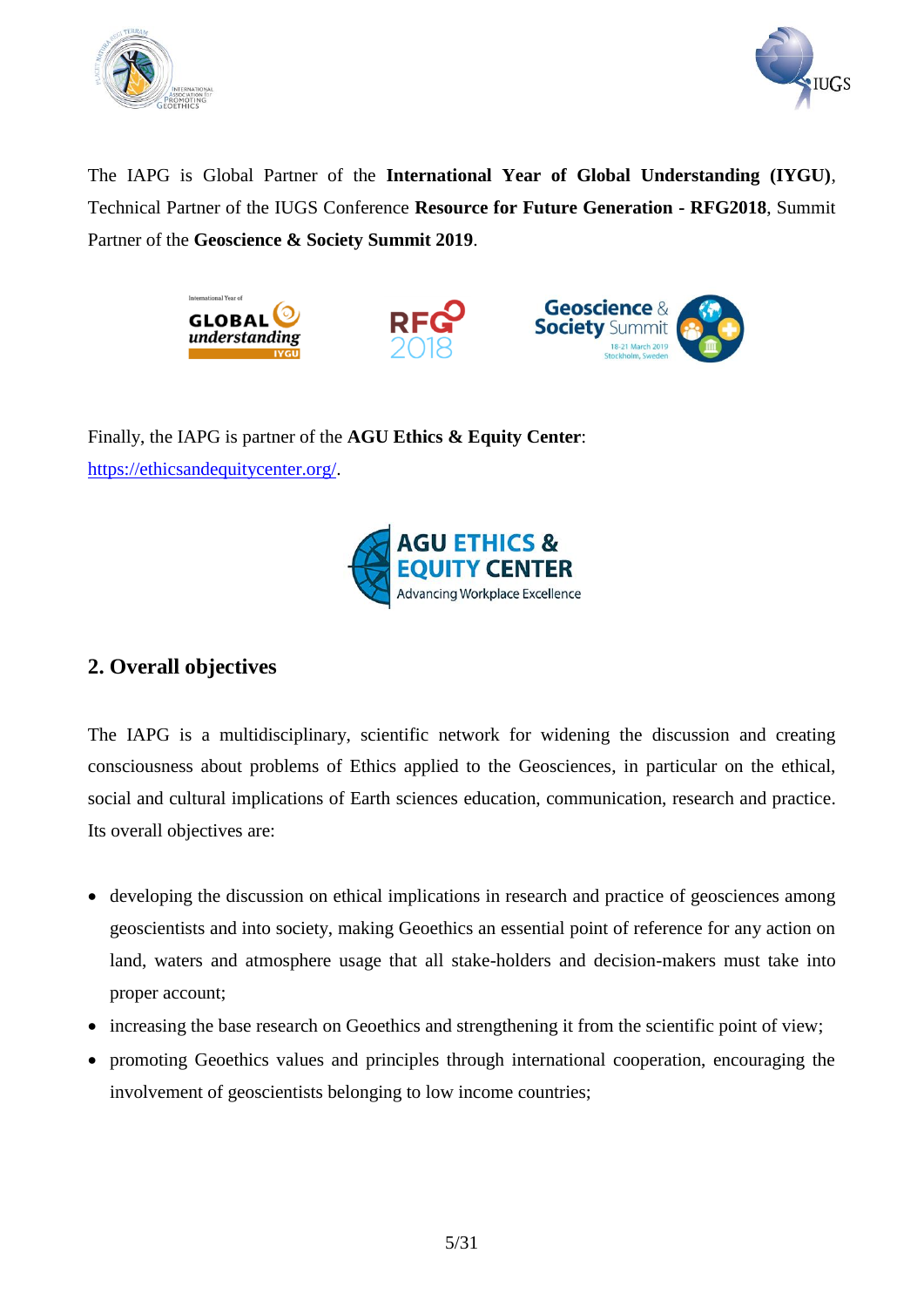



- fostering the dissemination of Geoethics through websites and social networks, the publication of scientific papers, the organization of meetings and sessions/symposia on Geoethics within national and international scientific events;
- encouraging the establishment of both regional and specialty groups; and
- cooperating with national and international organizations whose aims are complementary to those of the IAPG.

The achievement of the IAPG objectives will lead to the:

- identification of methods for a more effective application of geoethical principles in geological practice and research;
- reflection on the role that geoscientists can have in society and the identification of suitable forms, positions, means and actions to be adopted by them;
- growth of awareness about our responsibility, both as geoscientists and as members of civil society;
- involvement of the community in the idea of a common and shared "geo-heritage", to be considered as a cultural, educational and scientific value, as well as an economic resource;
- cultural renewal in the way we perceive and relate to our planet; and
- the sensitization towards the defense of life and the richness of the Earth.

## **3. Relate goals to overall IUGS scientific objectives**

The IAPG goals are strongly related to the IUGS's aims. This is evident by comparing the IUGS and IAPG Constitutions. The IAPG activities aim to develop thoughts and to find best practice solutions regarding global issues (such as geohazards, Earth resources, climate change, geoscience communication and geo-education) with the goal to sustain Earth's natural environment, to use all natural resources wisely and to mitigate the impacts of geohazards for the benefit of society in the attainment of their economic, cultural and social goals. Moreover, the IAPG is involved in promoting geo-education in the widest sense, facilitating interactions among geoscientists from all parts of the world, encouraging international cooperation, and fostering the dissemination of Geoethics themes in society.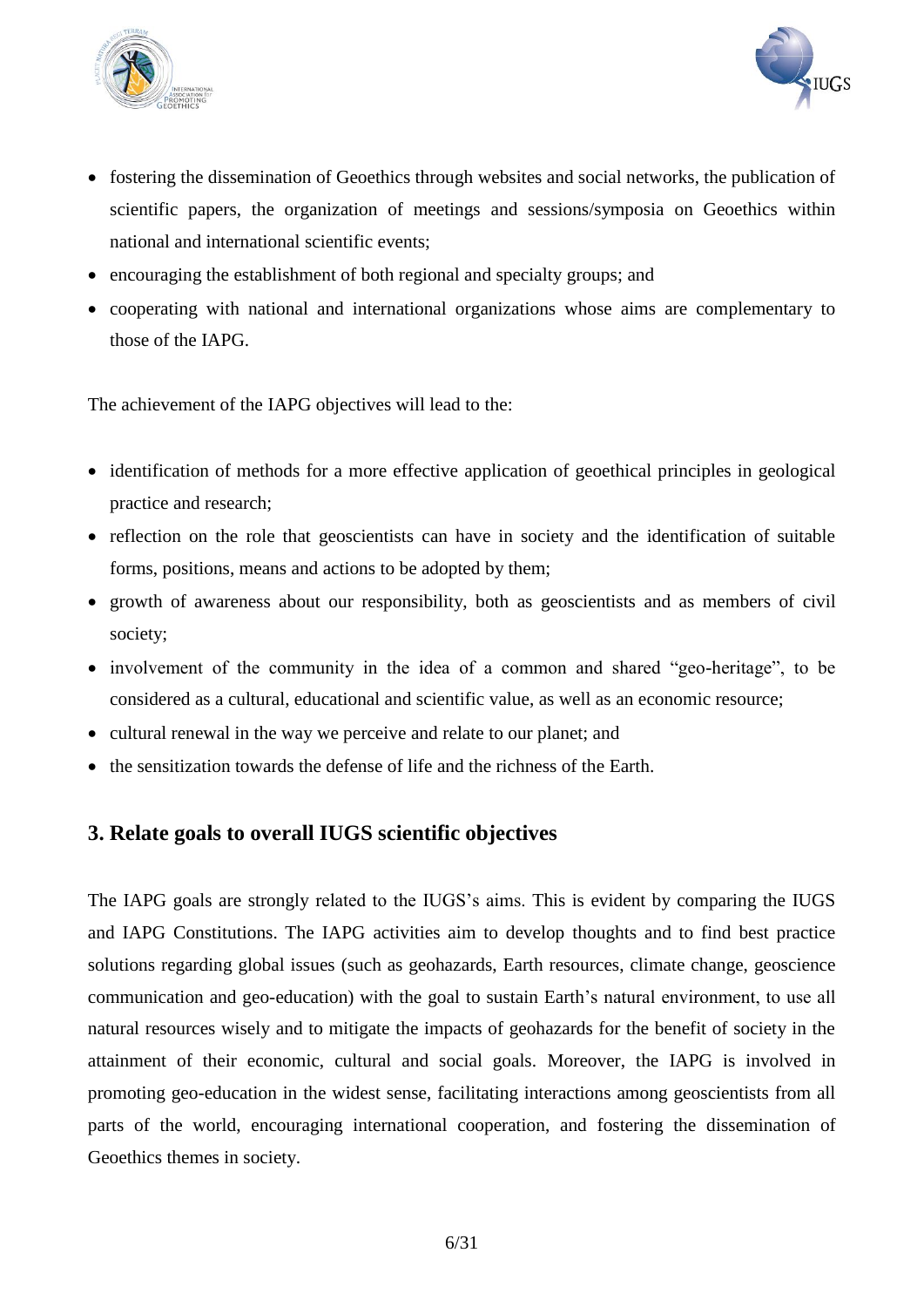



## **4. How has the organization been actively involved with IUGS related activities**

- The IAPG was the most visible and active IUGS Affiliate participating at the IUGS RFG2018 conference held in Vancouver in June. As reported in the "section 8" of this report, IAPG organized and/or supported 6 sessions on geoethics, in cooperation with other IUGS affiliate organizations (EFG, AGI, GSL) or IUGS groups (IFG-Initiative on Forensic Geology).
- The IAPG, jointly with the Initiative on Forensic Geology (IFG), has created a Task Group to prepare a White Paper on Geoethics in Forensic Geology.
- The IAPG is a collaborating organization of the Task Group on Global Geoscience Professionalism (TGGGP).
- The IAPG has organized a session on geoethics in cooperation with the IUGS scientific commission "History of Geological Sciences (INHIGEO)" at the 89<sup>th</sup> Congress of the Geological Society of Italy.
- The IAPG proposal for a Symposium on Geoethics at the  $36<sup>th</sup>$  IGC International Geological Congress (Delhi, India, 2020), organized in several sessions on different topics, has been accepted and included in the Second Circular of the congress. Title of the Symposium: "1.7 Geoethics: Ethical, Social and Cultural Aspects in Geosciences".

## **5. Structure and organization**

All the IAPG members, including officers, are volunteers.

The bodies of the Association are the:

- 1) Executive Council;
- 2) General Assembly.

The **Executive Council** [\(http://www.geoethics.org/executive-council\)](http://www.geoethics.org/executive-council) consists of:

- a) one President (Prof. Stefano Tinti);
- b) two Vice-Presidents (Prof. Susan Kieffer; Dr. Shrikant Limaye)
- c) one Secretary General (Prof. Silvia Peppoloni);
- d) one Treasurer (Dr. Giuseppe Di Capua);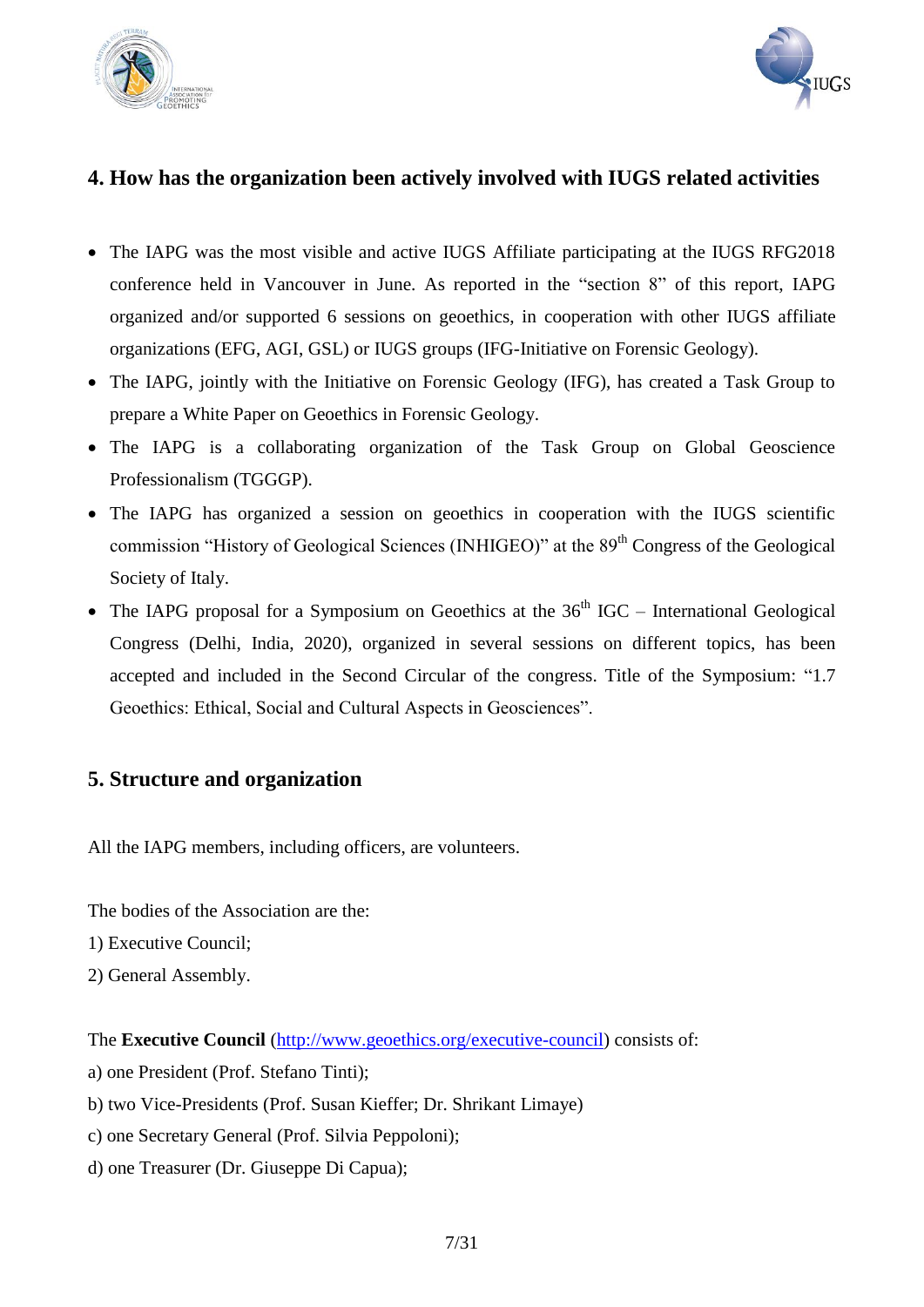



e) six Continental Coordinators (Dr. Peter Bobrowsky, Prof. Roberto Greco, Dr. Nic Bilham, Prof. Ezzoura Errami, Dr. Meng Wang, Dr. Margaret Brocx).

The **General Assembly** [\(http://www.geoethics.org/ga\)](http://www.geoethics.org/ga) is composed of all the IAPG members. Currently the IAPG network comprises 2153 members from 125 countries in 5 continents.

The IAPG is also present in 30 countries with **national sections** [\(http://www.geoethics.org/sections\)](http://www.geoethics.org/sections) (coordinators in brackets): **Argentina** (Elizabeth I. Rovere and Roberto A. Violante), **Bangladesh** (Ershadul Haque and Jahangir Alam), **Brazil** (Eduardo Marone), **Cameroon** (Ndzishepngong Kelvin Ngwang), **Canada** (Jan Boon and Shona van Zijll de Jong), **Cuba** (Yurisley Valdes Mariño), **Democratic Republic of Congo** (Jean-Robert Mweze), **Egypt** (Kholoud M. Abdelmaksoud), **France** (Michèle Barbier and David Crookall), **Greece** (Gerassimos A. Papadopoulos), **India** (Surya Parkash Gupta), **Iraq** (Nawrass N. Ameen and Ameer Hayder Khalid), **Iran** (Vahid Ahadnejad and Sedigheh Seifilaleh), **Italy** (Silvia Peppoloni), **Jordan** (Mamoon Allan), **Lebanon** (Soumaya Ayadi-Maasri), **Malawi** (Hilton Banda Eneya), **Mexico** (Miguel Rangel Medina), **Nepal** (Shree Prasad Vista and Ranjan Kumar Dahal) **Nigeria** (Arinze Harrison Ikwumelezeh), **Pakistan (**Muhammad Yaseen and Emad Ullah Khan), **Paraguay** (Moisés Alejandro Gadea Villalba) **Peru** (Sandra Paula Villacorta Chambi), **Portugal** (Clara M. da Silva de Vasconcelos and Paulo Emanuel Talhadas Ferreira da Fonseca), **Romania** (Antoneta Seghedi and Ilies Dorina Camelia), **Spain** (Emilia H. Lopera Pareja and Domingo A. Martín Sánchez), **Ukraine** (Yuriy Kostyuchenko), **United Kingdom** (David Craig Ovadia), **USA** (Vincent S. Cronin and Cindy M. Palinkas), **Uruguay** (Leda Sánchez Bettucci). IAPG-France and IAPG-Lebanon have been established in 2018.

In 2018, the IAPG has enlarged its **Board of Experts** (**BE)** [\(http://www.geoethics.org/experts\)](http://www.geoethics.org/experts) on specific issues related to geoethics. The BE has the important cultural function of suggesting to our community themes, articles, initiatives. The BE is interested in Earth sciences and humanities and in promoting issues on Geoethics and the IAPG. Currently the board includes 14 experts: Martin Bohle, Belgium (topic: **Interdisciplinary explorations for main-streaming interest in Earth sciences topics**); Elizabeth Silva, Portugal (topic: **Geoethics and Geoparks**); Robert Frodeman, USA (topic: **Geoethics and Philosophy**); Madhumita Das, India (topic: **Geoethical aspects in low income countries**); Juan Carlos Gutierrez-Marco (topic: **Geoethics in Paleontology**), Christine McEntee, USA (topic: **Harassment and Discrimination in Geosciences**); Iain Stewart, United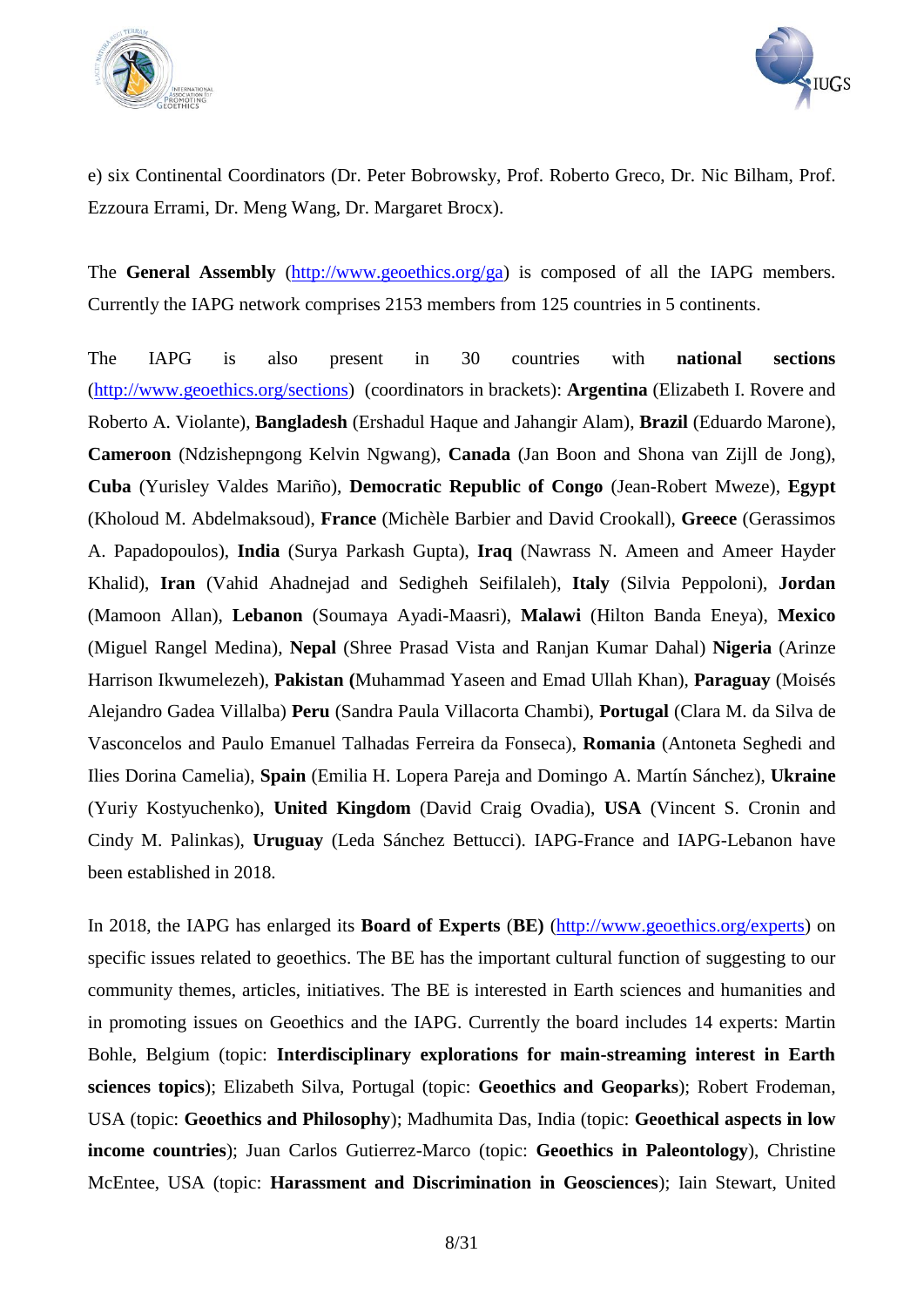



Kingdom (topic: **Geoscience Education and Communication**); Edmund Nickless, United Kingdom (topic: **Geoethics for Society**); David Mogk, USA (topic: **Geo-education and Teaching Geoethics**); Ruth Allington, United Kingdom (topic: **Geoscience Professionalism**), Luis González de Vallejo, Spain (topic: **Geoethics in Engineering Geology**); Manuel João Florentino Gomes Abrunhosa, Portugal (topic: **Geoethics in Groundwater Management**), Tony Mayer, Singapore (topic: **Research Integrity**); Ciro Manzo, Italy (topic: **Geoethics and young geoscientists**).

In 2015, the IAPG has established the **Young Scientists Club - YSC** [\(http://www.geoethics.org/young-club\)](http://www.geoethics.org/young-club). The YSC is the interface between the IAPG and young geoscientists' organizations and groups, in order to promote Geoethics and the IAPG among the youngest colleagues more effectively. Members of the YSC have to be members of the IAPG and less than 35 years old. The YSC board was nominated in December 2015 after a public call. It consists of the YSC chair (Dr. **Marie Charrière**, from Switzerland) and 5 members: **Ndivhuwo Cecilia Mukosi** (South Africa), **Francesco De Pascale** (Italy), **Craig O'Brien** (Ireland), **Jonathan Gomez Cantero** (Spain), **Tharwat Hassan** (Egypt). In 2019 the YSC will be renewed.

On 8 May 2017, the IAPG has nominated the **Task Group on Responsible Mining – TGRM**  [\(http://www.geoethics.org/tgrm\)](http://www.geoethics.org/tgrm), formed by Nikolaos Arvanitidis (Sweden), Jan Boon (Canada), Pekka Nurmi (Finland), Giuseppe Di Capua (Italy). The goal of the Task Group has been to draft a document on "Responsible Mining", on values and concepts that must be considered in mining, including their importance for future generations in the perspective of a sustainable development of our societies. On 1<sup>st</sup> December 2017, the IAPG Executive Council approved the "White Paper on Responsible Mining" [\(http://www.geoethics.org/wp-responsible-mining\)](http://www.geoethics.org/wp-responsible-mining), prepared by the Task Group following a review by an International Panel of Experts formed by Vitor Correia (Portugal), Roberto Lencina (Argentina), David Ovadia (United Kingdom), Mark Rachovides (Canada), Ian Thomson (Canada).

On 5 October 2018, the IAPG, jointly with the IFG – Initiative on Forensic Geology of the IUGS, has created the **Task Group on Geoethics in Forensic Geology – TGGFG**  [\(http://www.geoethics.org/tggfg\)](http://www.geoethics.org/tggfg), formed by Lorna Dawson (United Kingdom), Silvia Peppoloni (Italy), Rosa Maria Di Maggio (Italy). The goal of the Task Group is to draft a White Paper on "Geoethics in Forensic Geology", in order to define ethical values in the applications and best practices of Forensic Geology across the world.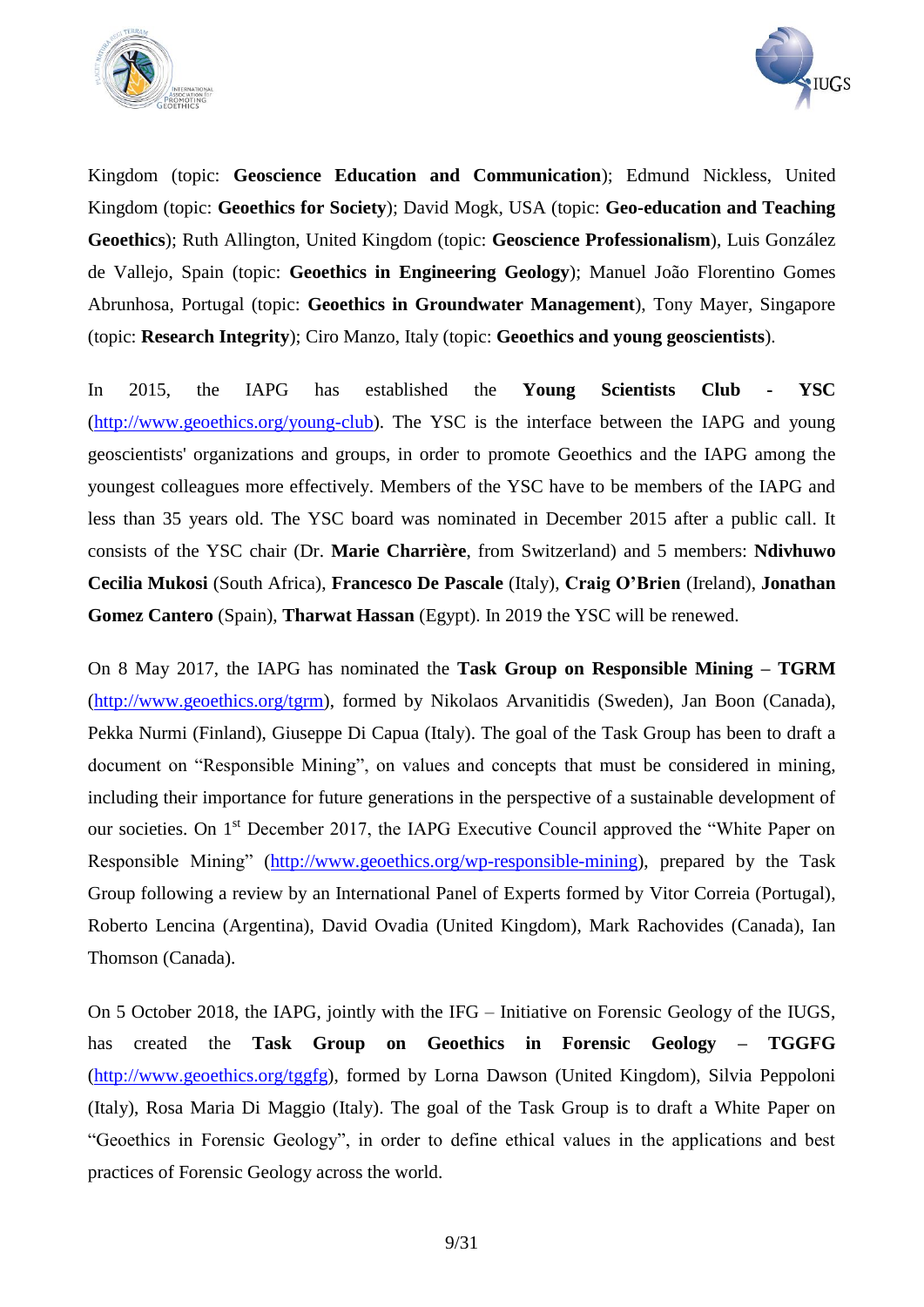



## **6. Interaction with other International organizations and projects**

The IAPG collaborates with the following organizations:

- African Association of Women in Geosciences (AAWG);
- African Geoparks Network (AGN);
- African Network for Geo-Education (ANGE);
- American Geophysical Union (AGU);
- American Geosciences Institute (AGI);
- Association of Environmental & Engineering Geologists (AEG);
- Canadian Federation of Earth Sciences (CFES);
- EuroGeoSurveys (EGS);
- European Association for the Conservation of Geological Heritage (ProGEO);
- European Federation of Geologists (EFG);
- European Geosciences Union (EGU);
- Forum for Climate Engineering Assessment (FCEA);
- Geological Society of America (GSA);
- Geological Society of London (GSL);
- Geological Society of Peru (SGP Sociedad Geológica del Perú);
- Geology for Global Development (GfGD);
- Geology in the Public Interest (GPI);
- Geoscience Information in Africa Network (GIRAF);
- Geoscientists Canada/Géoscientifiques Canada (GC);
- GEVAS Red Argentina;
- Global Geoscience Professionalism Task Group (IUGS-TGGGP);
- Initiative on Forensic Geology of the IUGS (IUGS-IFG).
- Instituto de Geociencias Y Medio Ambiente, Arequipa-Perù (I-GEMA);
- International Association for Engineering Geology and the Environment (IAEG);
- International Association for Geoscience Diversity (IAGD);
- International Association of Hydrogeologists (IAH);
- International Council for Philosophy and Human Sciences (ICPHS);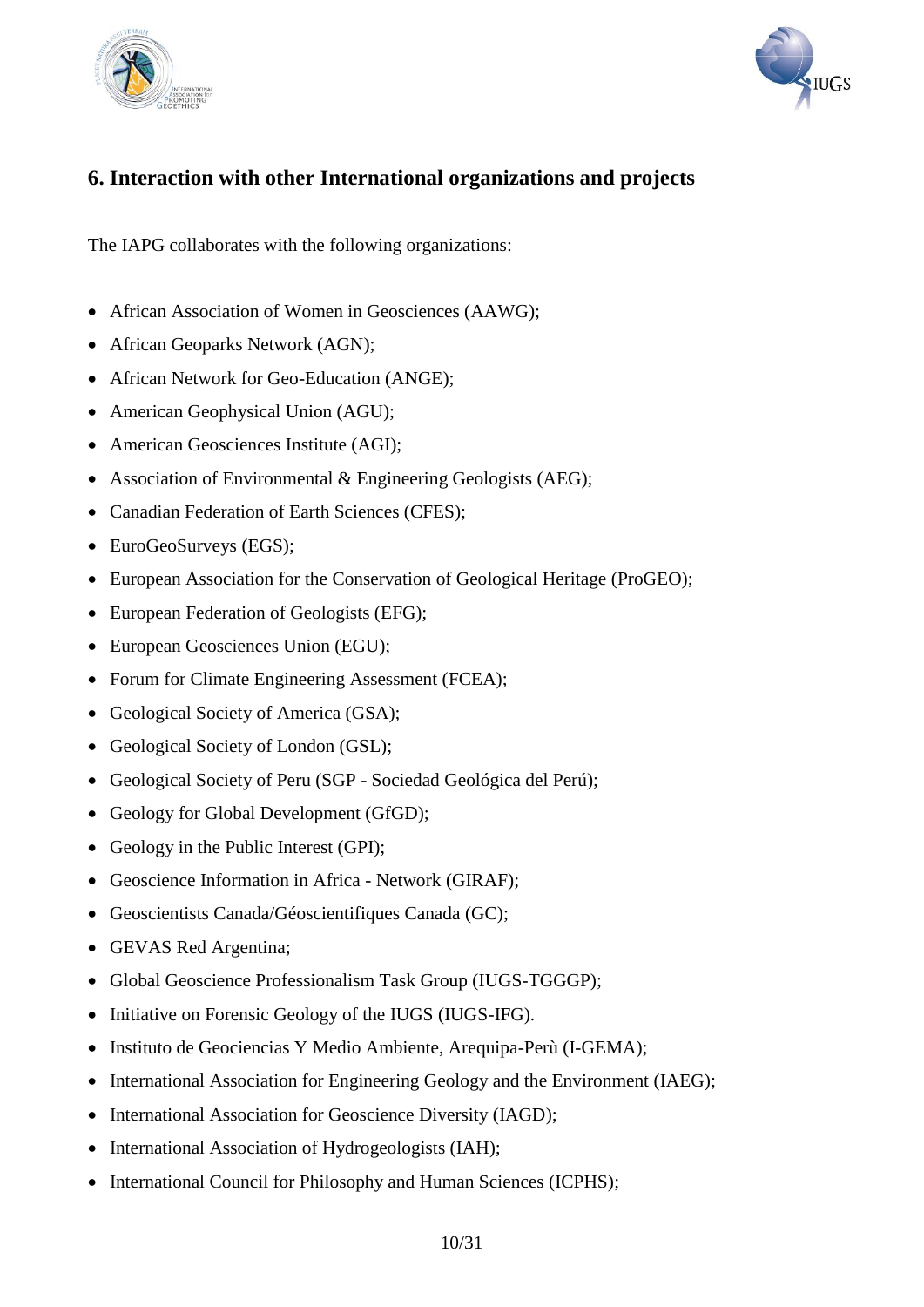



- International Geoscience Education Organisation (IGEO);
- International River Foundation (IRF);
- International Union of Geological Sciences (IUGS);
- International Year of Global Understanding (IYGU).
- Italian Geological Society (SGI-Società Geologica Italiana);
- Resources for Future Generations Conference (RFG 2018):
- Science Education Resource Center (SERC);
- Young Earth-Scientists (YES) Network;
- World Conferences on Research Integrity (WCRI).

The IAPG collaborates with the following international projects:

- Geoethics Outcomes and Awareness Learning (**GOAL**): IAPG is partner of the project (website: [https://goal-erasmus.eu/\)](https://goal-erasmus.eu/)-
- International Network of Raw Materials Training Centres (**INTERMIN**): IAPG is part of the International Advisory Board of the project (website: [http://interminproject.org/\)](http://interminproject.org/).

The IAPG doesn't receive funds from the project GOAL. The IAPG representative in the project INTERMIN receives only a reimbursement for the participation in the project meetings.

## **7. Chief products**

## VOLUMES

- Special volume: Peppoloni S., Di Capua G., Bobrowsky P., Cronin V. (Eds). *Geoethics at the heart of all geoscience*. Annals of Geophysics, Vol 60, Fast Track 7 (2017), [http://www.annalsofgeophysics.eu/index.php/annals/issue/view/537.](http://www.annalsofgeophysics.eu/index.php/annals/issue/view/537)
- Book: Gundersen Linda C. (Ed.). *Scientific Integrity and Ethics in the Geosciences*, (2017), p. 336, American Geophysical Union, Wiley, ISBN 978-1-119-06778-8, [http://eu.wiley.com/WileyCDA/WileyTitle/productCd-1119067782.html.](http://eu.wiley.com/WileyCDA/WileyTitle/productCd-1119067782.html)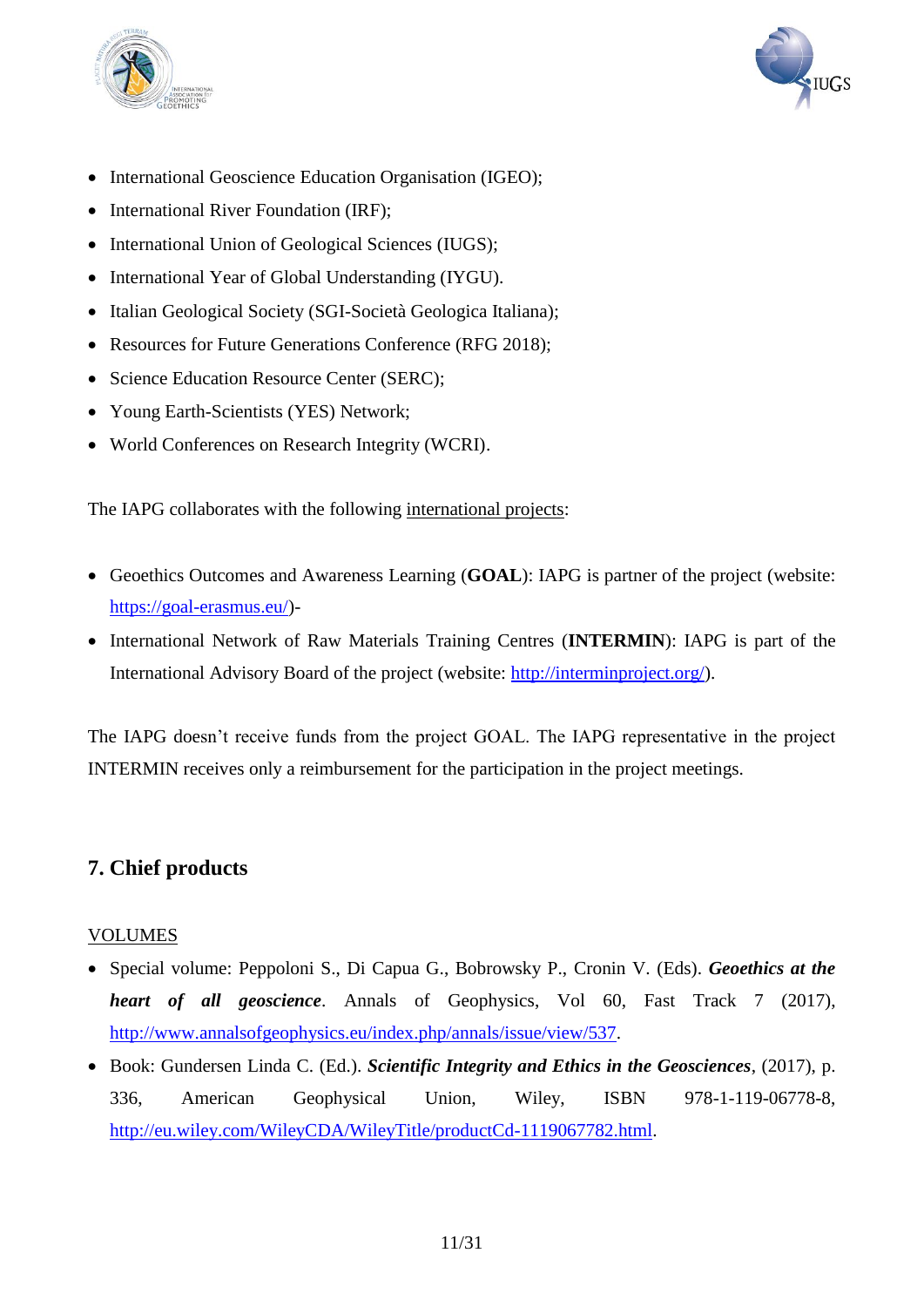



- Book: Peppoloni S. and Di Capua G. (Eds.). *Geoethics: the Role and Responsibility of Geoscientists*, Geological Society, London, Special Publications, (2015), 419, ISBN 978-1- 86239-726-2, [http://sp.lyellcollection.org/content/419/1.](http://sp.lyellcollection.org/content/419/1)
- Book: Wyss M. & Peppoloni S. (Eds.). *Geoethics: Ethical Challenges and Case Studies in Earth Sciences*, 450 p. Elsevier (2014), [http://store.elsevier.com/Geoethics/isbn-](http://store.elsevier.com/Geoethics/isbn-9780127999357/)[9780127999357/.](http://store.elsevier.com/Geoethics/isbn-9780127999357/)
- Book: Lollino G., Arattano M., Giardino M., Oliveira R., Peppoloni S. (Eds.). *Engineering Geology for Society and Territory - Volume 7: Education, Professional Ethics and Public Recognition of Engineering Geology*, XVII, 274 p. 103 illus., 86 illus. in color, Springer (2014),

[http://www.springer.com/earth+sciences+and+geography/environmental+science+%26+enginee](http://www.springer.com/earth+sciences+and+geography/environmental+science+%26+engineering/book/978-3-319-09302-4) [ring/book/978-3-319-09302-4.](http://www.springer.com/earth+sciences+and+geography/environmental+science+%26+engineering/book/978-3-319-09302-4)

 Special volume: Peppoloni S. and Di Capua G. (Eds.). *Geoethics and geological culture. Reflections from the Geoitalia Conference 2011*, Annals of Geophysics, Vol. 55, No 3 (2012). [http://www.annalsofgeophysics.eu/index.php/annals/issue/view/482.](http://www.annalsofgeophysics.eu/index.php/annals/issue/view/482)

#### REFERENCE DOCUMENTS

• Cape Town Statement on Geoethics: [http://www.geoethics.org/ctsg.](http://www.geoethics.org/ctsg)

Supported by 21 geoscience organizations (International Union of Geological Sciences - IUGS, European Federation of Geologists - EFG, International Association of Geomorphologists - IAG/AIG, African Association of Women in Geosciences - AAWG, Young Earth Scientists Network - YES Network, International Geoscience Education Organisation - IGEO, Geology in the Public Interest - GPI, International Association for Geoscience Diversity - IAGD, EuroGeoSurveys - EGS, American Geophysical Union - AGU, American Geosciences Institute - AGI, Geological Society of America - GSA, Società Geologica Italiana-Italian Geological Society - SGI, Sociedad Geológica del Perù-Geological Society of Peru - SGP, Instituto Geológico, Minero y Metalúrgico, Peru - INGEMMET, International Association of Hydrogeologists - IAH, Geology for Global Development - GfGD, International Association for Engineering Geology and the Environment - IAEG, South Asian Association of Women Geoscientists - SAAWG, Instituto de Geociencias Y Medio Ambiente, Arequipa-Perù - I-GEMA, African Network for Geo-Education – ANGE.

Available in 35 languages: Afrikaans, Albanian, Arabic, Armenian, Belarusian, Bengali, Czech,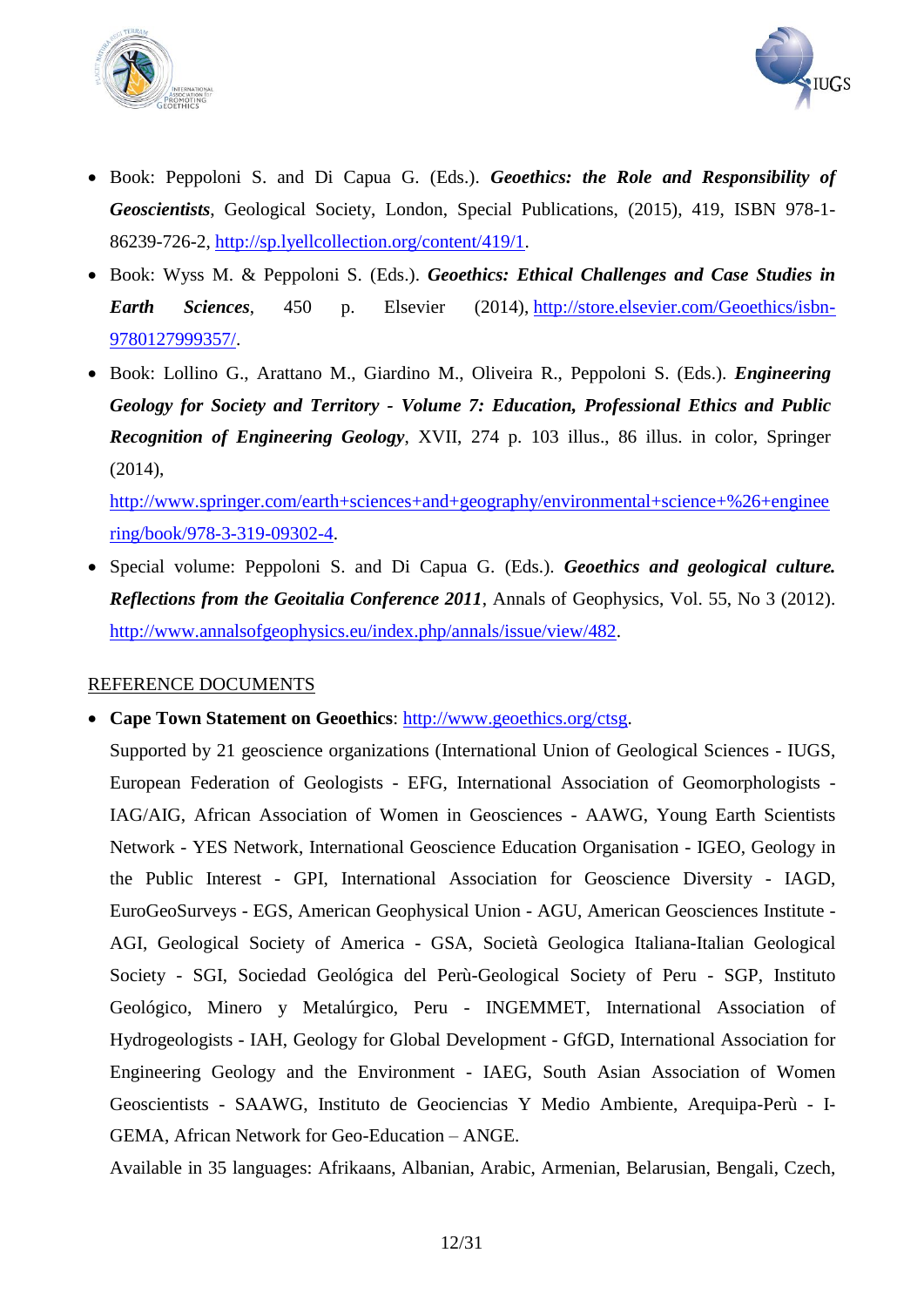



Danish, Dutch, English, French, Georgian, German, Greek, Hindi, Hungarian, Italian, Japanese, Korean, Mandarin Chinese, Nepali, Norwegian, Persian, Portuguese, Romanian, Russian, Sepedi, Serbian, Slovenian, Spanish, Swahili, Tamil, Turkish, Ukrainian, Urdu.

- **Geoethical Promise**: [http://www.geoethics.org/geopromise.](http://www.geoethics.org/geopromise) Supported by 21 geoscience organizations and available in 35 languages (see above).
- **White Paper on Responsible Mining**: [http://www.geoethics.org/wp-responsible-mining.](http://www.geoethics.org/wp-responsible-mining) Available in 3 languages: English, Greek, Swedish.

### VIDEOS, INTERVIEWS AND ARTICLES FOR NEWSPAPERS AND MAGAZINES

- 12 videos uploaded on the YouTube channel of the IAPG: <http://www.youtube.com/user/iapgeoethics>
- Articles on geoethical issues for the Italian newspapers "Corriere della Sera" and "Il Sole24Ore", and for the Italian Magazines "112 Emergencies" and "MicroMega, La Mela di Newton" (by Silvia Peppoloni, IAPG Secretary General);
- 6 interviews with the IAPG President, Secretary General and IAPG members for the:
	- Swiss Radio Network 2, subject: "Prevention and Geoethics", by Matteo Martelli;
	- Austrian Radio (ORF1) program on Geoethics: "Dimensionen die Welt der Wissenschaft: Was soll ich tun - global gesehen? Die Ethik in den Geowissenschaften" ("Dimensions - the world of science: What should I do - a global perspective? The Ethics in the geosciences"), by Wolfgang Däuble: [http://oe1.orf.at/programm/404157;](http://oe1.orf.at/programm/404157)
	- German Radio (SWR2), title "Endgültig freigesprochen: Das Erdbeben von L'Aquila und die ethische Verantwortung der Geowissenschaftler. Gespräch mit Silvia Peppoloni, International Association for Promoting Geoethics, Rom. (Finally acquitted: The L'Aquila earthquake and the ethical responsibility of geoscientists. Interview with Silvia Peppoloni, International Association for Promoting Geoethics, Rome). Redaktion / Moderation: Gabor Paal;
	- Italian Radio Television Network (RAI), subject: culture of prevention. The interview begins from 16m 30s: [http://www.raiscuola.rai.it/articoli/nautilus-seguendo-il](http://www.raiscuola.rai.it/articoli/nautilus-seguendo-il-tempo/26025/default.aspx)[tempo/26025/default.aspx;](http://www.raiscuola.rai.it/articoli/nautilus-seguendo-il-tempo/26025/default.aspx)
	- Italian Radio Television Network (RAI), Radio3 Scienza, subject: Natural risks;
	- Science Festival in Genoa (Italy): Part 1 [https://www.youtube.com/watch?v=Xt0\\_Z6mAGeI&list=UUP-Fngse1pu9sFvyBgN3AzQ](https://www.youtube.com/watch?v=Xt0_Z6mAGeI&list=UUP-Fngse1pu9sFvyBgN3AzQ) Part 2<https://www.youtube.com/watch?v=M2aYspo0p5Y&feature=youtu.be>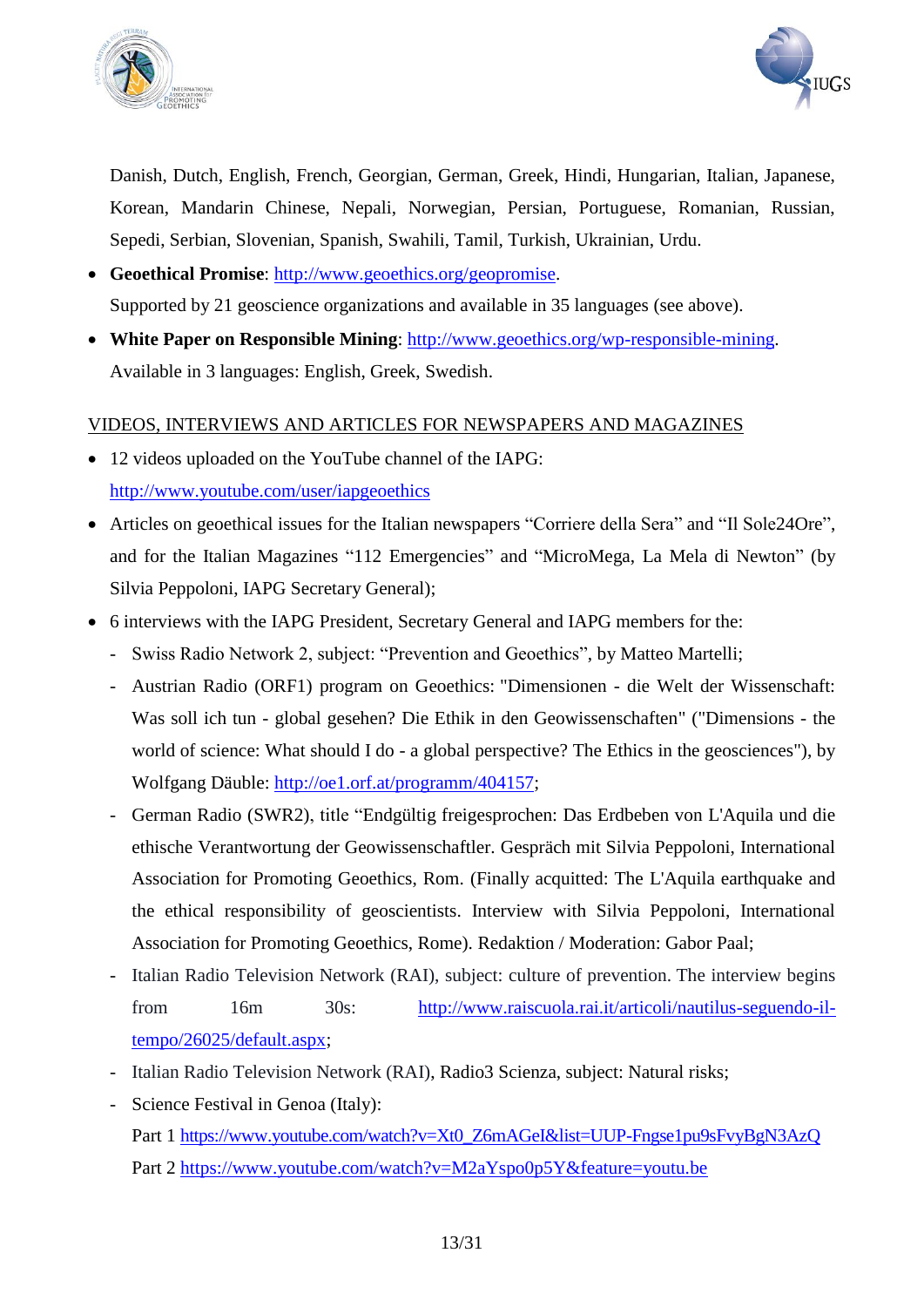



Many scientific PAPERS on geoethics have been included in the books mentioned above. More than 180 papers on geoethics (with a peer-review process) have been published since 2012.

ORAL AND POSTER PRESENTATIONS in scientific sessions, courses, meetings: EGU General Assembly (2012, 2013, 2014, 2015, 2016, 2017, 2018), IGC – International Geological Congress (2016), Congress of the Italian Geological Society (2016, 2018), Geoitalia conference (2013), IAEG Congress (2014), GSA Annual Meeting (2014, 2015), AGU Fall Meeting (2014, 2015, 2016, 2017, 2018), Resources for Future Generations Conference – RFG (2018), WCRI (2013, 2015), AGU-GAC-MAC-CGU Joint Assembly (2015), Argentine Geological Congress (2017), Geological Congress of Spain (2016), Peruvian Congress of Geology (2016), CAAWG - Conference of the African Association of Women in Geosciences (2016, 2018), Nigeria Geoethics Conference (2018), Simposio de Paleontologia del Perù (2018), Jornadas Centíficas sobre Geología del Paraguay y Ciencias Afines (2018), EADI NORDIC Conference (2017), GeoSciEd (2018), EnsinoGEO (2018), General Assembly of the European Seismological Commission – ESC (2018), GfGD Annual Conference (2018), Earth System Governance Conference (2018), EFG Workshop (2014), EFG-UNECE Conference (2017), Foro Internacional sobre Gestión del Riesgo Geológico - International Forum on Geological Risks Management (2015), Future Earth international symposium in Japan (2017), International Conference of the Institute of African Research and Studies – IARS in Egypt (2016), Colloquium on Geoethics in Peru (2015), Conference of the African Association of Women in Geosciences Nigeria (2015), OTC Conference in Houston (2014), SERC workshop in Montana (2014), AEG course in Texas (2014), Geological Society of London, Regional Group – Lecture (2017), CNG course in Italy (2014), Science Festival in Genoa, Italy (2013, 2014), Meeting: nANO meets water VII meeting in Germany (2016), South Texas Geological Society meeting (2016), Ocean Sciences Meeting – OSM (2016, 2018),  $45<sup>th</sup>$  IAH Congress (2018), CoV-9: Cities on Volcanoes in Chile (2016, 2018), Workshop on Geoethics in Nigeria (2016), XV Chilean Geological Congress (2018), Colombian Conference of Geology (2015), International Conference of Underground Construction (2015), Geological Conference of Central America (2015), Salzburg Global Seminar (2018), FORAM 18 pilot event on raw materials governance (2018), National Congress of the Italian Environment Fund – FAI (2017), GOAL workshop (2018), INTERMIN Meeting (2018), WISE Multiplier Event (2017).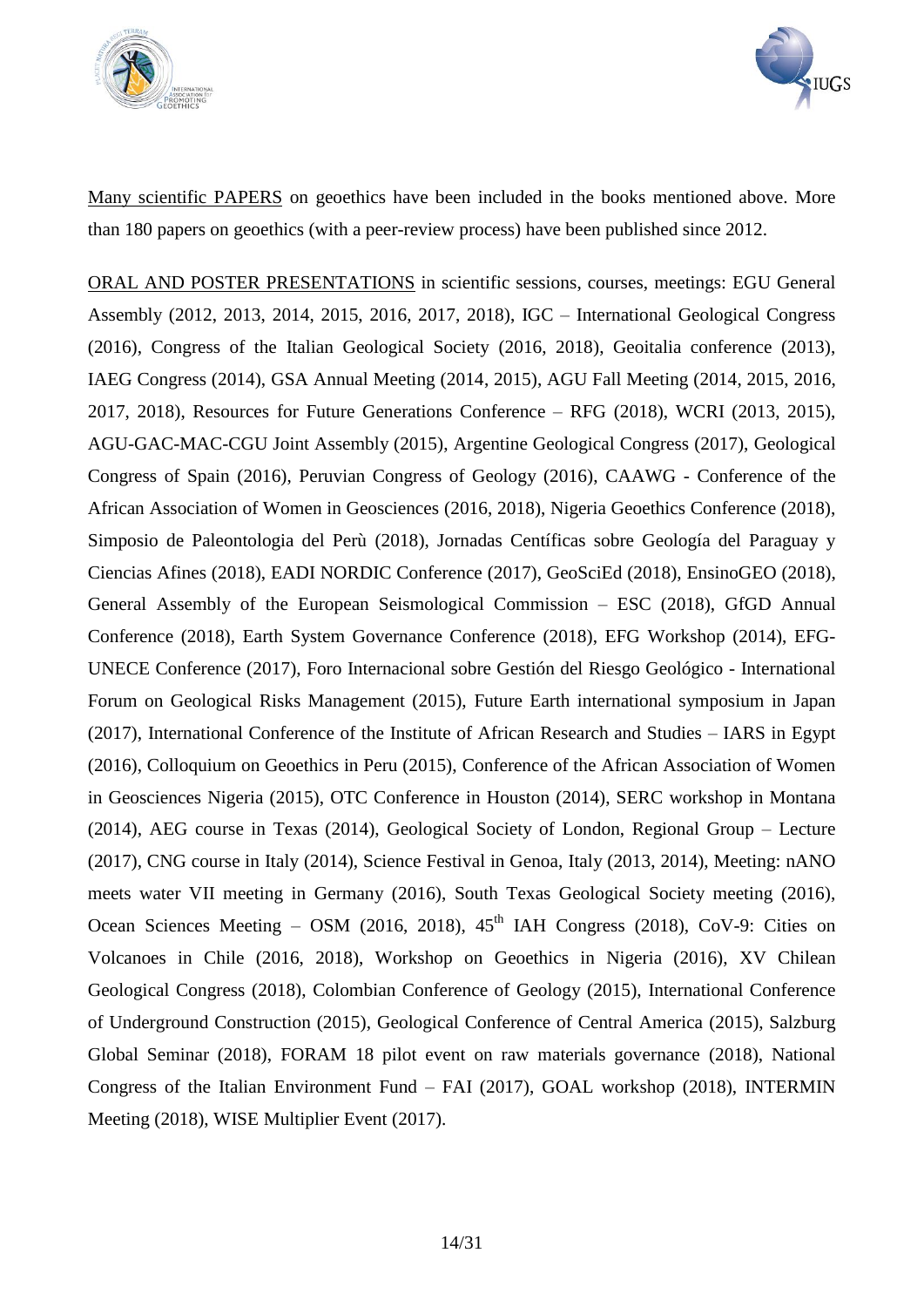



## WEBSITE AND SOCIAL NETWORKS

- Official Website: [http://www.geoethics.org](http://www.geoethics.org/)
- Blog: [http://iapgeoethics.blogspot.com](http://iapgeoethics.blogspot.com/)
- Linkedin Group "Geoethics and Culture of Geosciences" (1548 members): <https://www.linkedin.com/groups/4615518>
- Facebook Page:<https://www.facebook.com/iapg.geoethics/>
- Twitter Page (@IAPGeoethics) (1688 followers):<https://twitter.com/IAPGeoethics>
- Global Ethics Network:<http://www.globalethicsnetwork.org/group/iapgeoethics>
- Other IAPG national sections webpages at: <http://www.geoethics.org/sections.html>
- Photo gallery on Flickr:<https://www.flickr.com/photos/125283529@N05/sets/>

From 2012, thousands of posts have been published on the IAPG website, blog, and social networks regarding articles, news, call for abstracts, meetings-conferences, seminars, events and other kind of information on geoethics.

#### WEBINAR AND VIDEO-LECTURES

- Video-Lesson by Silvia Peppoloni (IAPG Secretary General) on "Geoethics in Disaster Risk Reduction" in the online course (MOOC): "A Resilient Future: Science and Technology for Disaster Risk Reduction" (Discover how science and technology help us reduce disaster risk and increase resilience). This online course has been organized by the École Polytechnique Fédérale de Lausanne (Switzerland). The video is included in the Chapter 7: Science and Technology for Resilience and Sustainable Development - Ethics in Disaster Risk Reduction. Video: [https://www.youtube.com/watch?v=jCVkuaKAqK8&t=43s.](https://www.youtube.com/watch?v=jCVkuaKAqK8&t=43s)
- Webinar by David Mogk (IAPG Board of Experts) entitled "Professionalism and Geoethics: Creating a Workplace Environment Where Everyone Can Succeed" for the GOLI – Geoscience Online Learning Initiative by AGI – American Geosciences Institute: <https://goli.americangeosciences.org/courses/course-v1:AIPG+AIPG009+2018/about> (June 2018).
- Video-Lecture on "Geoethics and Georisks Reduction" at the conference organized by the Italian Embassy in Norway, in collaboration with the University of Oslo, in the framework of the initiative "Under the Sign of Excellence".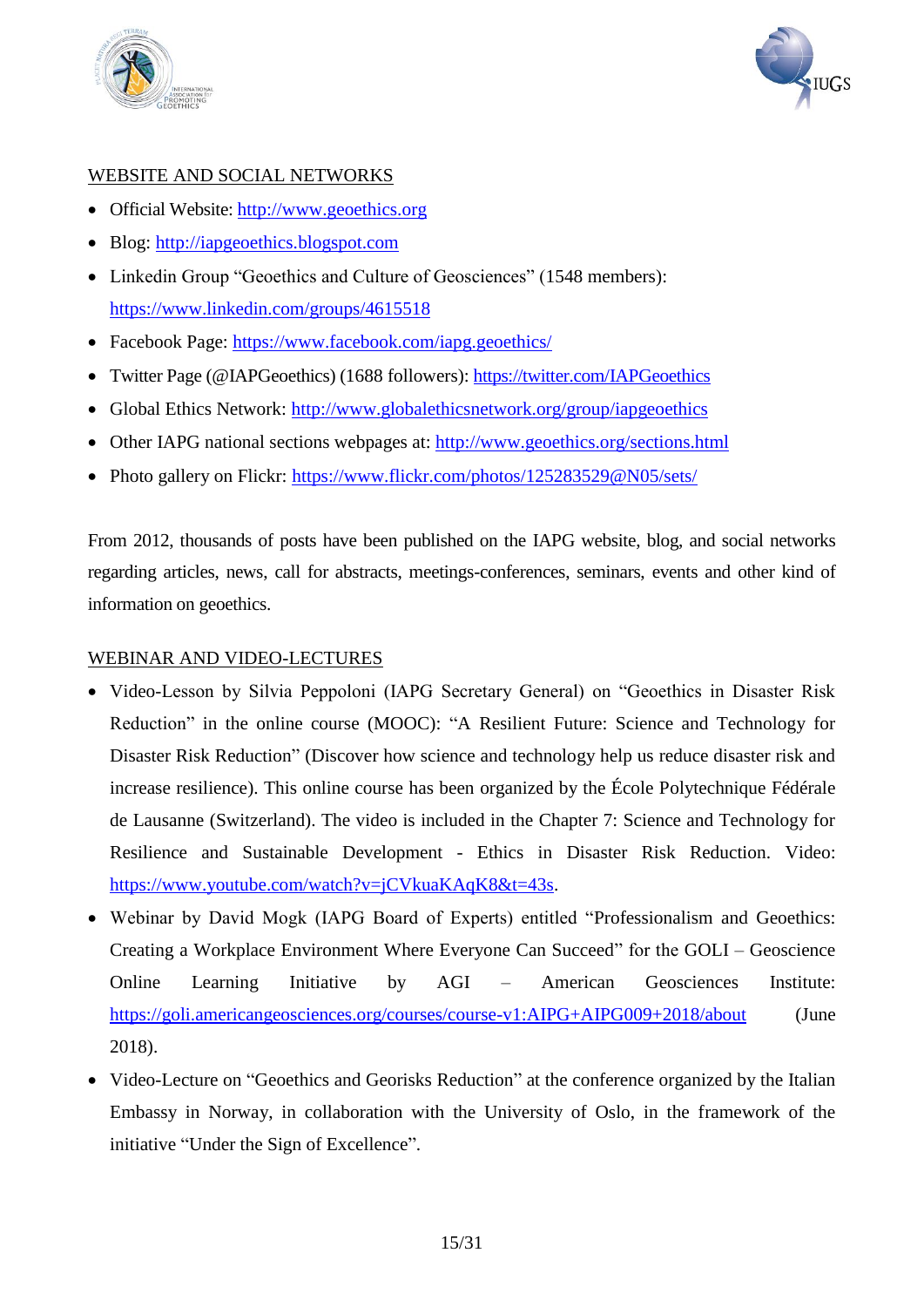



- Video-Lecture on Geoethics at the First National Conference of the African Association of Women in Geosciences Nigeria - AAWGN, June 2015). Video: [https://www.youtube.com/watch?v=f-ki8cwP8bk.](https://www.youtube.com/watch?v=f-ki8cwP8bk)
- Organization of a webinar on Geoethics at the EGU General Assembly 2013. Video: [http://www.egu2013.eu/nh9\\_8\\_video.html.](http://www.egu2013.eu/nh9_8_video.html) In collaboration with YES-Network and AGI – American Geological Institute.

### NEWSLETTER

IAPG releases its Newsletter from May 2015. Up to now, 20 numbers have been published and are available at: [http://www.geoethics.org/newsletter.html.](http://www.geoethics.org/newsletter.html)

### INTERNATIONAL EVENTS

• **International Geoethics Day**. Officially launched in 2017, it is held every year during the Earth Science Week: [http://www.geoethics.org/geoethics-day.](http://www.geoethics.org/geoethics-day) In 2018, the IAPG community celebrated the  $2<sup>nd</sup>$  edition.

#### AWARDS

 **Geoethics Medal**. It was conceived in April 2016 during the IAPG Council Meeting held during the EGU General Assembly in Vienna, and unanimously approved by the first IAPG General Assembly held during the  $35<sup>th</sup>$  IGC – International Geological Congress in Cape Town, on 31 August 2016. The Geoethics Medal is assigned annually. The first edition of the Geoethics Medal (2018) has been launched on 18 October 2017, during the Global Ethics Day 2017 of the Carnegie Council for Ethics in International Affairs: [http://www.geoethics.org/geoethics-medal.](http://www.geoethics.org/geoethics-medal) The Geoethics Medal 2018 was assigned to Chris King (IUGS-COGE and EGU Committee on Education) in September 2018.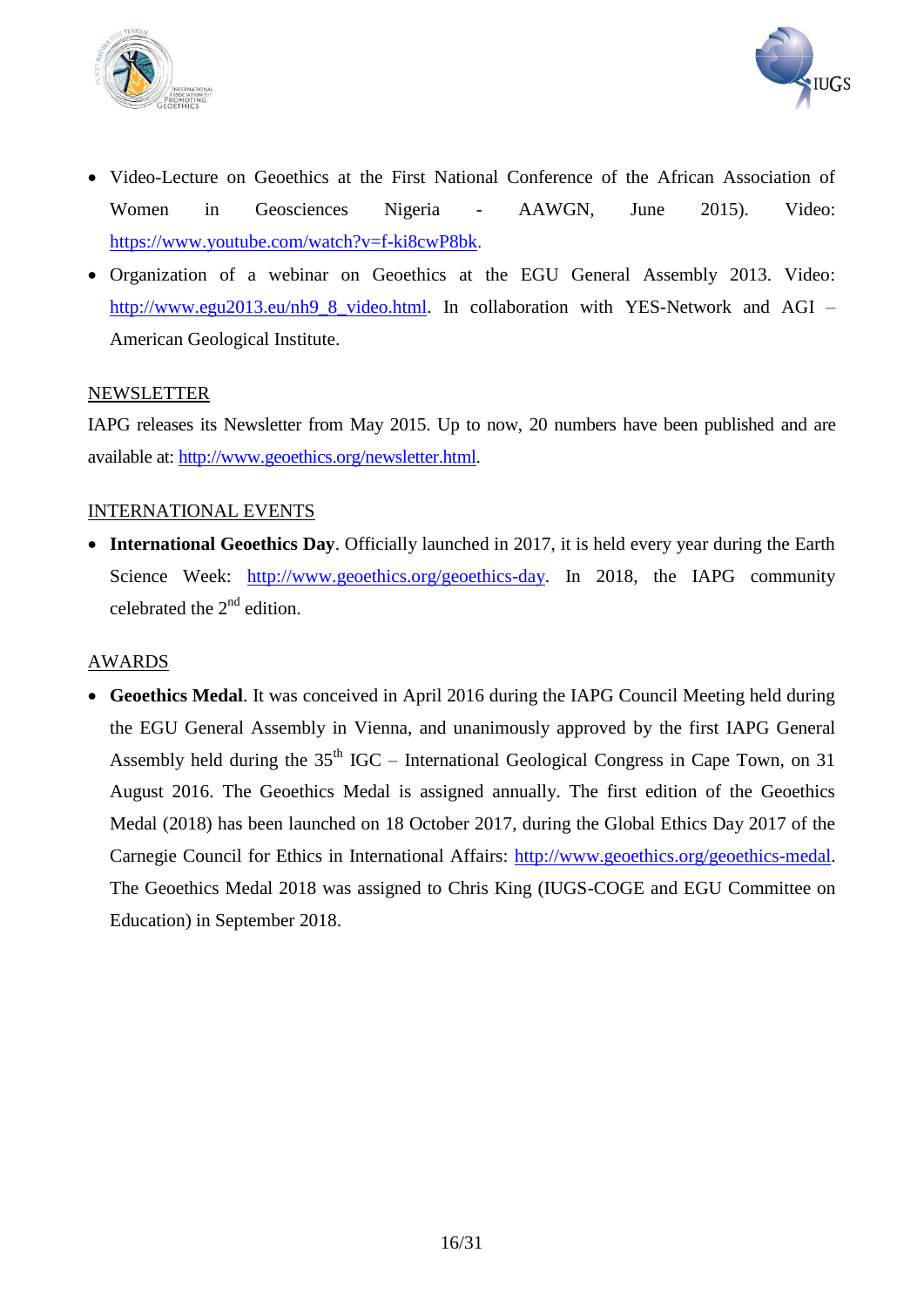



## **8. Chief accomplishments 2018 and plans for 2019**

## **CHIEF ACCOMPLISHMENTS 2018**

#### January 2018

- IAPG has been included as official partner of the European project Erasmus+ "GOAL Geoethics Outcomes and Awareness Learning" (1 January 2018).
- Training Course on "Ocean Governance, Sciences, Geoethics" (Valparaiso, Chile): IAPG has been partner of the training course, organized by the International Ocean Institute (IOI) - Training Centre for Latin America and the Caribbean. This course was hosted by the Universidad de Playa Ancha - UPLA, at the Centro De Estudios Avanzados of UPLA. IAPG-Brazil (coordinator: Eduardo Marone) was in charge to prepare the module on geoethics in the training course (8 January-2 February).
- Shona van Zijll de Jong has been appointed co-coordinator of IAPG-Canada (10 January).
- Yankho Naomi Kalebe (IAPG member from Malawi) and Patrick Bacirhonde Maheshe (IAPG member from Democratic Republic of Congo) won the selection for the IAPG financial support for their abstracts submitted in the IAPG sessions on geoethics respectively at EGU General Assembly 2018 and RFG Conference 2018 (17 January).
- Interview to Silvia Peppoloni (IAPG Secretary General) by Jonathan Rizzi, entitled "Ethics and Geosciences: discovering the International Association for Promoting Geoethics" and published on the blog of the Natural Hazards (NH) Division of the European Geosciences Union (EGU) (read: [http://iapgeoethics.blogspot.com/2018/01/ethics-and-geosciences-discovering.html\)](http://iapgeoethics.blogspot.com/2018/01/ethics-and-geosciences-discovering.html) (22 January).
- Silvia Peppoloni (IAPG Secretary General) presented the "IAPG Annual Report 2017 and 2018 Plans" at the 72<sup>nd</sup> IUGS Executive Council Meeting, held at Deutsches GeoforschungsZentrum (GFZ) (Potsdam, Germany). She announced that the "Geoethical Promise" had been included as official declaration during the ceremony for the Master Degree in Geology in the Italian Universities, thanks to the cooperation of IAPG-Italy and the SGI – Società Geological Italiana (Italian Geological Society). Moreover, she delivered the "Geoethical Promise" parchment (Italian version) to Qiuming Cheng (IUGS President) and Stan Finney (IUGS Secretary General) (23-24 January).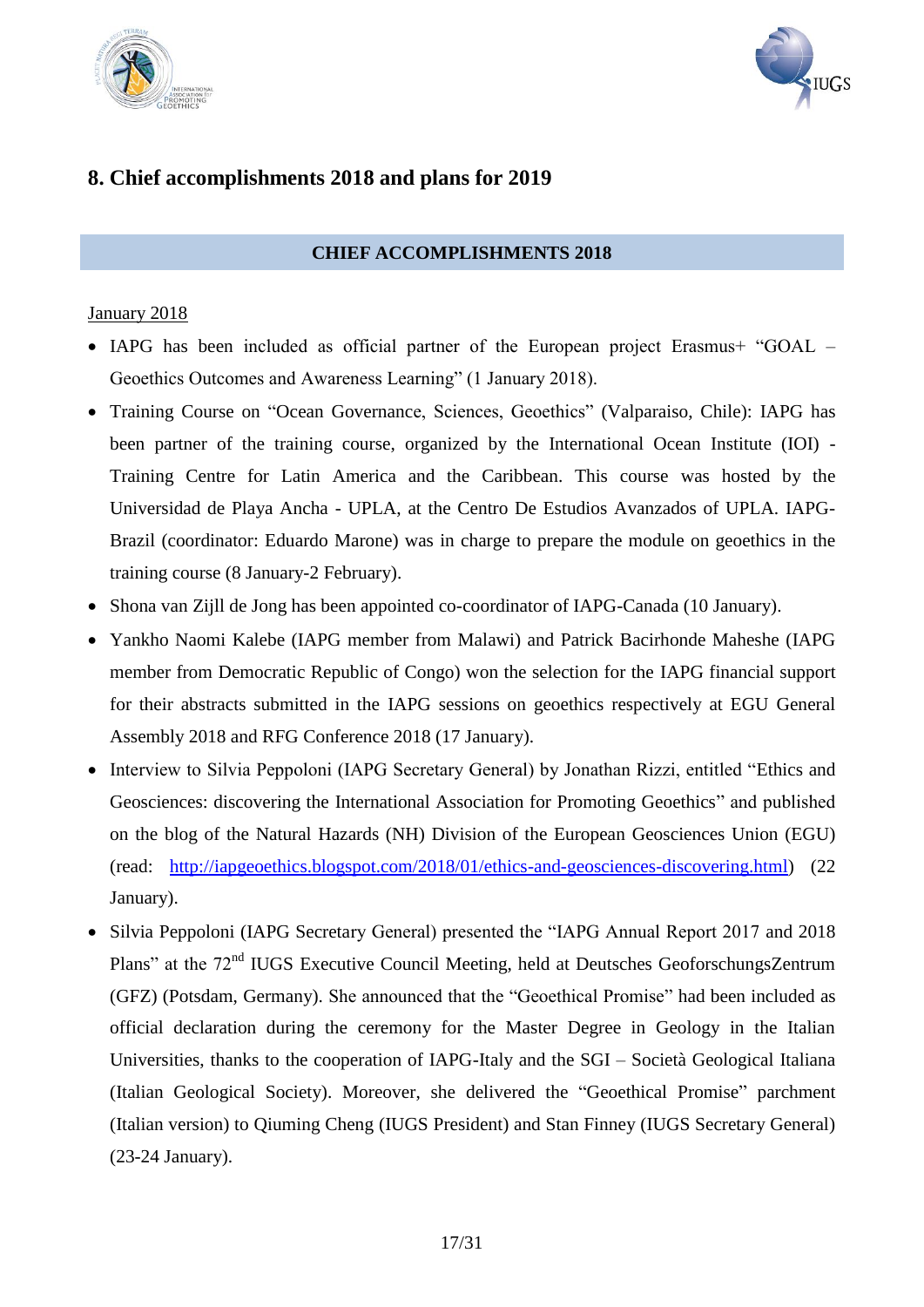



- IAPG has become Partner organization of the Geoscience & Society Summit, managed by AGU (29 January).
- Publication of the article "The Cape Town Statement on Geoethics and the IAPG Network" (by Silvia Peppoloni and Giuseppe Di Capua) in the Newsletter (issue #1) of EPOS - European Plate Observing System research infrastructure (30 January).

## February 2018

- IAPG has been included in the International Advisory Board of the European H2020 project "INTERMIN - International Network of Raw Materials Training Centres". Giuseppe Di Capua (IAPG Treasurer) and David Ovadia (IAPG-UK coordinator) represents IAPG in the project (1 February).
- IAPG and YES Network signed a Memorandum of Understanding (MoU), that expresses a mutual desire to officially co-operate on a range of themes in the field of geoethics as already done unofficially in the last years, in particular, to promote the discussion on geoethical issues among the international community of young and early-career Earth Scientists (5 February).
- TownHall Meeting "GeoEthics and the Responsible Conduct of Scientists as Professionals and Educators" at the 2018 Ocean Sciences Meeting (OSM) in Portland, Oregon (USA). Cindy Palinkas (co-coordinator of IAPG-USA) co-convened the TownHall Meeting (13 February).
- Giuseppe Di Capua (IAPG Treasurer) represented the IAPG in the International Advisory Board at the kick-off meeting of the European H2020 project "INTERMIN - International Network of Raw Materials Training Centres" (13-14 February).
- Martin Bohle (IAPG Board of Experts) attended the session "The Shock of the New Arts, Technology and Making Sense of the Future", at the Salzburg Global Seminar, as IAPG representative (20-25 February).
- New article published in the IAPG Blog [\(http://www.geoethics.org/articles-from-iapg-blog\)](http://www.geoethics.org/articles-from-iapg-blog) (21) February).
- IAPG-Peru organized a conference entitled "Epistemological and methodological reflections about the research method in Geo-archaeology" at the SGP Auditorium in Lima (Peru), for the "Geological Wednesdays" initiative of the Peruvian Geological Society (SGP) (21 February).

#### March 2018

• Publication of the IAPGeoethics Newsletter issue  $#1 - 2018$  (15 March).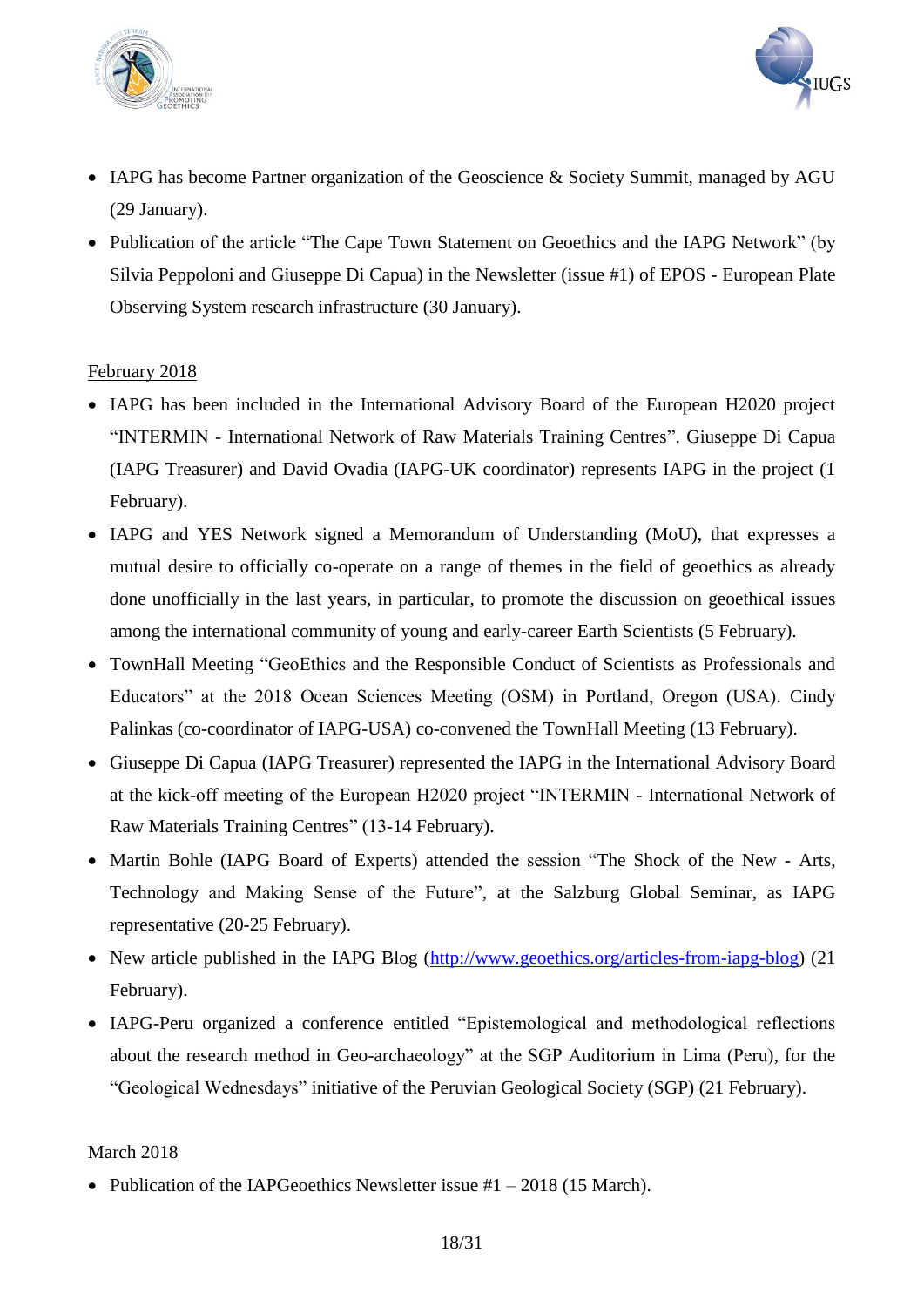



- IAPG organized the Workshop 3 "Geoethics: at the heart of all geoscience" at the Congress "Earth Sciences for Society", organized by the Arabian Geosciences Union (ArabGU), the African Association of Women in Geosciences (AAWG) and the African Geoparks Network (AGN) in collaboration with the Faculty of Sciences, Chouaïb Doukkali University, El Jadida, Morocco. Giuseppe Di Capua (IAPG Treasurer) represented the IAPG and chaired the Workshop. Speakers of the Workshop: Giuseppe Di Capua on behalf of Silvia Peppoloni (IAPG Secretary General), Chris King (IUGS-COGE chair), José Brilha (ProGEO President) (21 March).
- New article published in the IAPG Blog [\(http://www.geoethics.org/articles-from-iapg-blog\)](http://www.geoethics.org/articles-from-iapg-blog) (23 March).
- Ruth Allington (United Kingdom) has been appointed member of the IAPG Board of Experts for the topic "Geoscience Professionalism" (26 March).

## April 2018

- Vincent Cronin (IAPG-USA co-coordinator) represented the IAPG at the joint 2018 Spring GSA Associated Societies Virtual Meeting (4 April).
- INGEMMET Instituto Geológico, Minero y Metalúrgico (Geological, Mining and Metallurgic Institute of Peru) has become official supporting organization of the Cape Town Statement on Geoethics (4 April).
- David Ovadia (IAPG-UK coordinator) and Nic Bilham (IAPG Continental Coordinator for Europe) published an article entitled "Geoethics - what do you think?" in Geoscientist Online, April issue – 2018, Geological Society of London [\(https://www.geolsoc.org.uk/Geoscientist/Archive/April-2018/Geoethics-what-do-you-think\)](https://www.geolsoc.org.uk/Geoscientist/Archive/April-2018/Geoethics-what-do-you-think) (4 April).
- The First Announcement of the International Congress "Geoethics & Groundwater Management - Theory and Practice for a Sustainable Development" (GEOETH&GWM'19) that will be held from 21 to 25 October 2019 in Porto (Portugal), as a joint event IAPG and IAH - International Association of Hydrogeologists, has been released (website: [https://geoeth](https://geoeth-gwm2019.wixsite.com/porto)[gwm2019.wixsite.com/porto\)](https://geoeth-gwm2019.wixsite.com/porto). Manuel Abrunhosa (IAPG Board of Experts) is chair of this event, Silvia Peppoloni (IAPG Secretary General), Giuseppe Di Capua (IAPG Treasurer) and Clara Vasconcelos (IAPG-Portugal coordinator) are members of the Organizing Committee (6 April).
- TownHall Meeting TM11 "Seeking Engagement and Input on Harassment and Workplace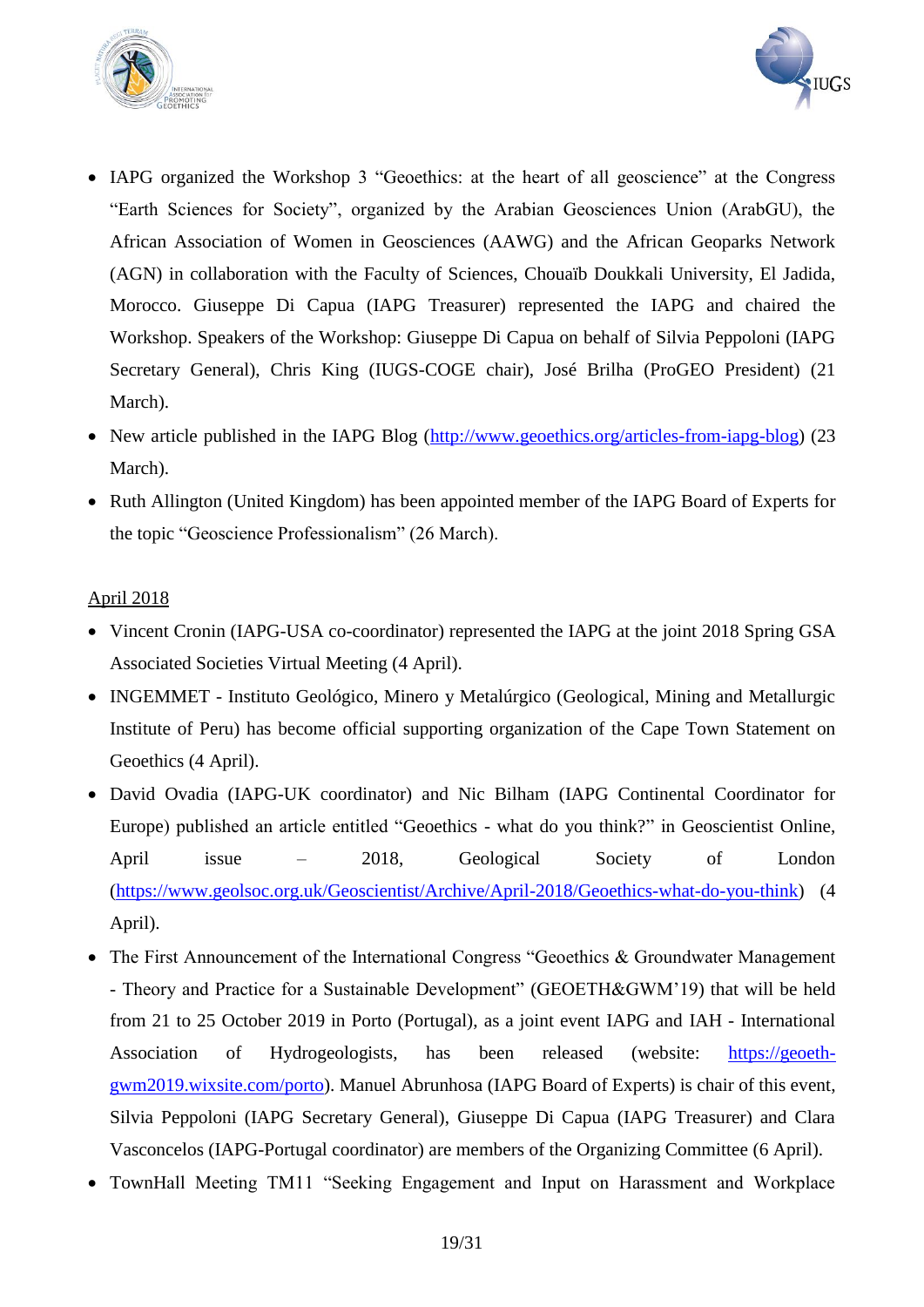



Climate Issues within the Geoscience Community" (convenership: Silvia Peppoloni, Nicholas T. Arndt, Pranoti Asher, Vincent Cronin, Chloe Hill, Mary Anne Holmes, Christopher Keane, Chris McEntee) at the EGU General Assembly 2018 in Vienna, Austria: joint event IAPG-AGI-AGU-EGU (10 April).

- Splinter Meeting SMI28 "IAPG business meeting" (convenership: Silvia Peppoloni, Giuseppe Di Capua) at the EGU General Assembly 2018 in Vienna, Austria (11 April).
- IAPG Session EOS4 "Geoethics: ethical, social and cultural implications of geoscience knowledge, education, communication, research and practice" (convenership: Silvia Peppoloni, Nic Bilham, Martin Bohle, Giuseppe Di Capua, Eduardo Marone) at the EGU General Assembly 2018 in Vienna, Austria: 12 orals + 15 posters (details at: [http://www.geoethics.org/egu2018\)](http://www.geoethics.org/egu2018). The session was co-sponsored by the GSL-Geological Society of London (12 April).



• Juan Carlos Gutiérrez-Marco (Spain) has been appointed member of the IAPG Board of Experts for the topic "Geoethics in Paleontology" (26 April).

#### May 2018

- Opening of the section IAPG-France. Michèle Barbier and David Crookall appointed as cocoordinators (9 May).
- New article published in the IAPG Blog [\(http://www.geoethics.org/articles-from-iapg-blog\)](http://www.geoethics.org/articles-from-iapg-blog) (19 May).
- IAPG and FCEA Forum for Climate Engineering Assessment have signed an Agreement on Cooperation. The Agreement expresses a mutual desire to co-operate on a range of issues in the field of geoethics and climate engineering (21 May).
- New article published in the IAPG Blog [\(http://www.geoethics.org/articles-from-iapg-blog\)](http://www.geoethics.org/articles-from-iapg-blog) (21) May).
- Publication of the IAPGeoethics Newsletter issue  $#2 2018$  (22 May).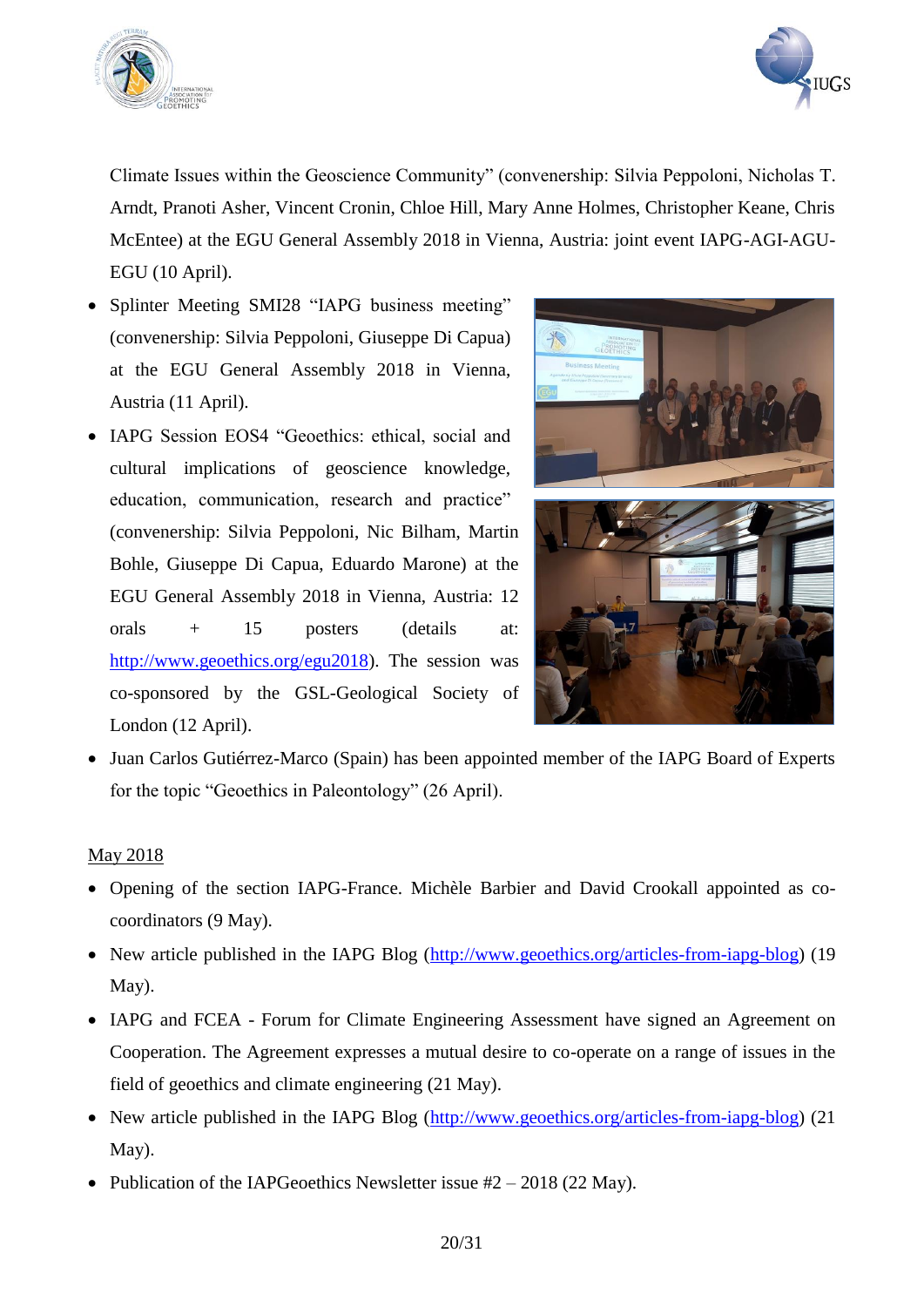



## June 2018

- Opening of the section IAPG-Lebanon. Soumaya Ayadi-Maasri has been appointed as coordinator (9 June).
- Publication of the  $3<sup>rd</sup>$  version of the IAPG leaflet (previous versions was produced in 2014 and 2016): [http://docs.wixstatic.com/ugd/5195a5\\_9a4ccfbe70254d62be82b5788dc7a7e0.pdf](http://docs.wixstatic.com/ugd/5195a5_9a4ccfbe70254d62be82b5788dc7a7e0.pdf) (11 June).
- Publication of the online volume "Spreading geoethics through the languages of the world. Translations of the Cape Town Statement on Geoethics. International Association for Promoting Geoethics (IAPG), 2018", translation of the Cape Town Statement on Geoethics in 35 languages: Afrikaans, Albanian, Arabic, Armenian, Belarusian, Bengali, Czech, Danish, Dutch, English, French, Georgian, German, Greek, Hindi, Hungarian, Italian, Japanese, Korean, Mandarin Chinese, Nepali, Norwegian, Persian, Portuguese, Romanian, Russian, Sepedi, Serbian, Slovenian, Spanish, Swahili, Tamil, Turkish, Ukrainian, Urdu. This volume is edited by Silvia Peppoloni (IAPG Secretary General); translations by IAPG officers, members, and followers. Flip book: [http://fliphtml5.com/gqru/ttwl](http://fliphtml5.com/gqru/ttwl%20(12) (12 June).
- David W. Mogk (IAPG Board of Experts) was the presenter of the Webinar AGI-American Geosciences Institute and AIPG-American Institute of Professional Geologists entitled "Professionalism and Geoethics: creating a workplace environment where everyone can succeed". This webinar is part of the Geoscience Online Learning Initiative (GOLI): <https://goli.americangeosciences.org/courses/course-v1:AIPG+AIPG009+2018/about> (17 June).
- IAPG organized 6 sessions on different issues of geoethics at the RFG 2018 Conference, under the Theme "Resources and Society" (Vancouver, Canada). The sessions included 11 keynote speeches, 28 oral presentations, 10 poster presentations (49 contributions in total) (details at: [http://www.geoethics.org/rfg2018\)](http://www.geoethics.org/rfg2018):



- Session RS13 "Geoethics and Environmental and Social Responsibility: Doing the Right Thing to Develop Resources for Future Generations". This session, jointly organized by the IAPG and the Environmental and Social Responsibility Society of the CIM - Canadian Institute of Mining was supported and endorsed by the EFG - European Federation of Geologists (19 June).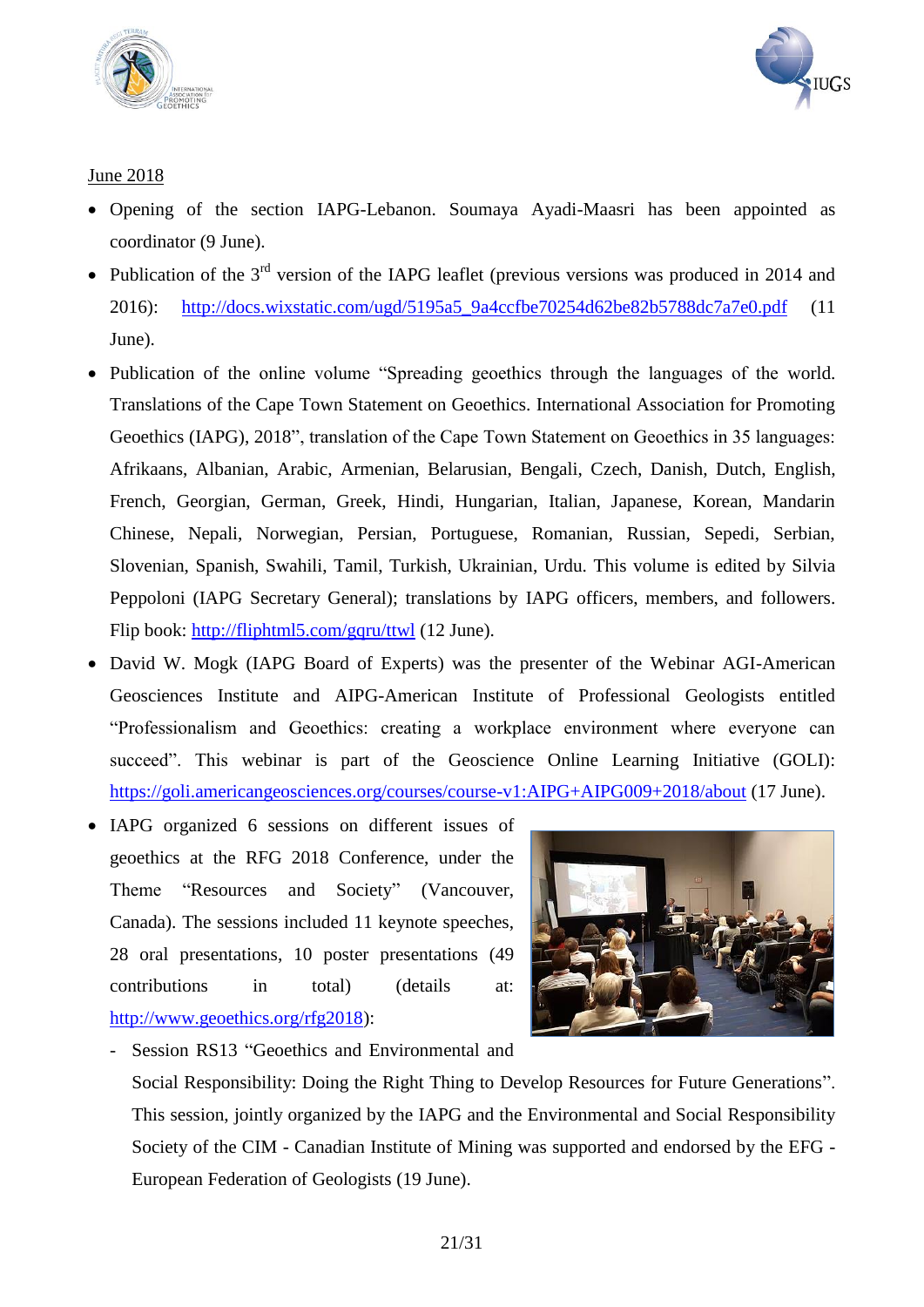



- Session RS8 "Geoethics and the Responsible Conduct of Scientists" (20 June).
- Session RS9 "Geoethics in georisks management for a safer and more resilient society" (20 June).
- Session RS10 "Geoethics in geoscience education, communication and citizen science: experiences, approaches, and concepts". This session was jointly organized by the IAPG and the GSL - Geological Society of London (20 June).
- Session RS12 "Forensic Geology: Ethics, Communication, Regulation and Opportunities". This session was jointly organized by the International Union of Geological Sciences - Initiative on Forensic Geology (IUGS-IFG) and the IAPG (21 June).
- Poster Session "Geoethics" (17-20 June).
- The IAPG was invited by the EFG European Federation of Geologists to join the FORAM 18 pilot event on raw materials governance (Nancy, France). David Ovadia (IAPG-UK coordinator) represented the IAPG in this event. Report: [https://iapgeoethics.blogspot.com/2018/07/an-iapg](https://iapgeoethics.blogspot.com/2018/07/an-iapg-report-from-foram-18-pilot.html)[report-from-foram-18-pilot.html](https://iapgeoethics.blogspot.com/2018/07/an-iapg-report-from-foram-18-pilot.html) (27 June).
- Silvia Peppoloni (IAPG Secretary General) published an article, as co-author, entitled "The ethical duty to divulge geosciences and the improvement of communication skills to fulfil it" in Episodes, June issue, Vol. 41, n. 2, 2018, International Union of Geological Sciences, http://dx.doi.org/10.18814/epiiugs/2018/018007 (30 June).

## July 2018

- New article published in the IAPG Blog [\(http://www.geoethics.org/articles-from-iapg-blog\)](http://www.geoethics.org/articles-from-iapg-blog) (11) July).
- New article published in the IAPG Blog [\(http://www.geoethics.org/articles-from-iapg-blog\)](http://www.geoethics.org/articles-from-iapg-blog) (16 July).
- For the first time in the world, the "Geoethical Promise" was recited at the University of Modena and Reggio Emilia (UNIMORE) during the ceremony of the Master Degree in Geology, thanks to the cooperation of IAPG-Italy and the SGI – Società Geologica Italiana (Italian Geological Society) (video: [https://www.facebook.com/unimore.it/videos/1981457161875697/\)](https://www.facebook.com/unimore.it/videos/1981457161875697/) (19 July).
- The IAPG was partner of the eighth edition of the Quadrennial Conference of the International Geoscience Education Organization – IGEO  $(8<sup>th</sup>$  GeoSciEd) and the eighth National Symposium of Earth Sciences Teaching and History (8<sup>th</sup> EnsinoGEO) (Campinas, Brazil). Roberto Greco (IAPG Continental Coordinator for South America) represented the IAPG in this event (22-27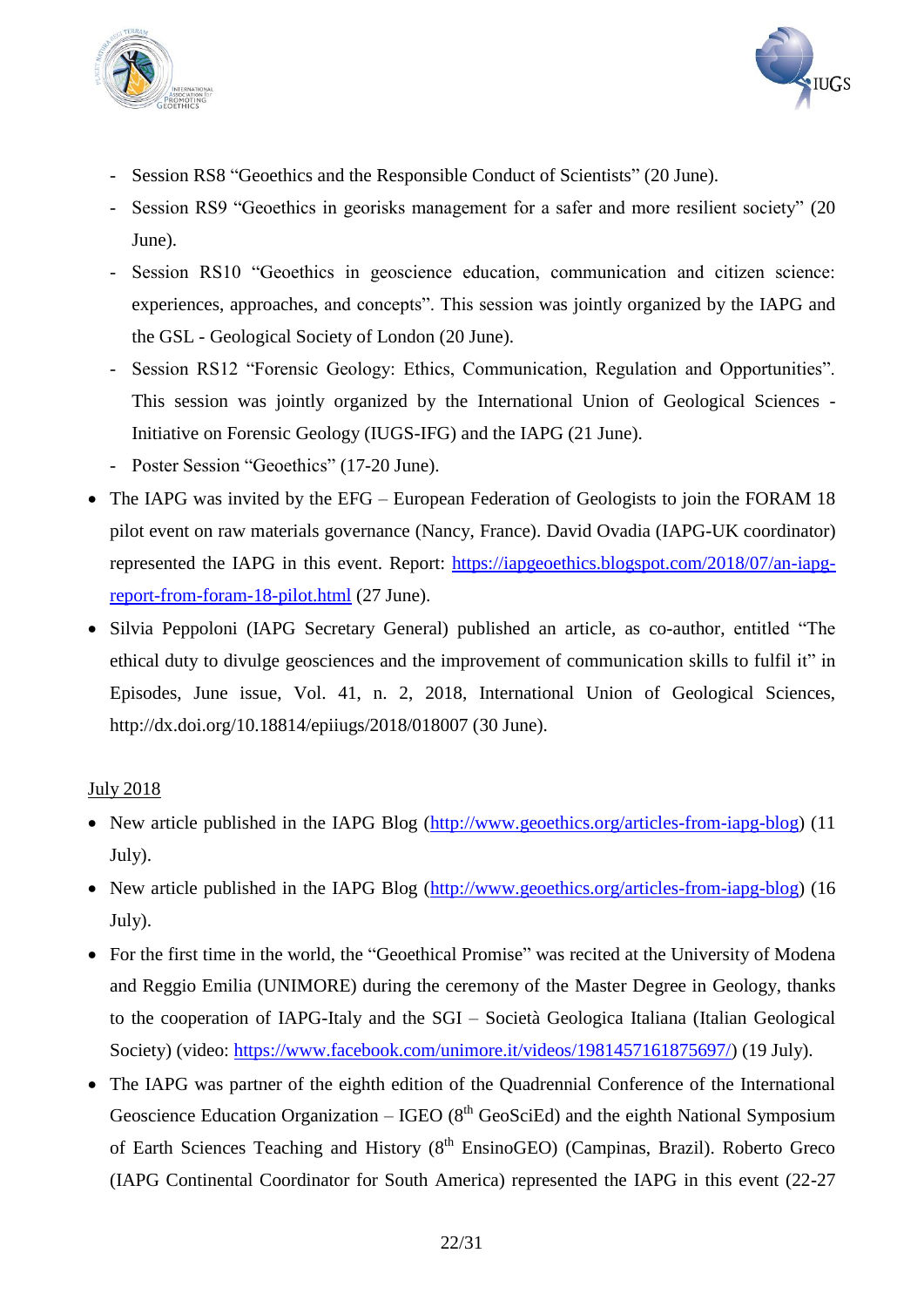



July).

- Publication of the IAPGeoethics Newsletter issue  $#3 2018$  (26 July).
- David Ovadia (IAPG-UK coordinator) represented IAPG in the E-Conference of the European project INTERMIN (26 July).
- $\bullet$  1<sup>st</sup> Workshop of the European Project Erasmus+ "GOAL Geoethics Outcomes and Awareness Learning", held at the INGV – Istituto Nazionale di Geofisica e Vulcanologia (Italian National Institute of Geophysics and Volcanology) (Rome, Italy). Title of the Workshop: "Theoretical aspects of geoethics and geoethics in georisks". IAPG is official partner of the project and cooperated to the organization of the workshop  $(30 \text{ July} - 3 \text{ August})$ .

## August 2018

- International Association of Geomorphologists (IAG/AIG) officially supports the "Cape Town Statement on Geoethics" (23 August).
- Publication of a new section in the IAPG website, titled "Videos for triggering a discussion" as an initiative by Johanna Ickert (IAPG member), Silvia Peppoloni (IAPG Secretary General), and Henry Wichura. This is an online resource on geoscience issues, with a focus on aspects of interest for geoethics: [http://www.geoethics.org/videos \(29](http://www.geoethics.org/videos%20(29) August).

## September 2018

- Session S40 "Seismology and Society" at the  $36<sup>th</sup>$  General Assembly of the European Seismological Commission (ESC) (La Valletta, Malta): 8 orals + 7 posters. The IAPG coorganized the session (6 September).
- Manuel Abrunhosa (IAPG Board of Experts) represented IAPG and delivered a joint talk IAPG-IAH, entitled "Introducing Geoethics in Groundwater Science, Technology, and Management" (authors: Manuel Abrunhosa, Silvia Peppoloni, Antonio Chambel), at the  $45<sup>th</sup>$  Congress of the IAH – International Association of Hydrogeologists (Daejeon, South Korea) (9-14 September).
- Session S38 "History of geosciences and Geoethics: the right way for social responsibility" at the 89th Congress of the Geological Society of Italy, jointly with the Italian Society of Mineralogy and Petrography (Catania, Italy): 8 orals + 7 posters. This session was jointly organized by the sections "History of Geosciences" and "Geoethics and Geological Culture" (IAPG-Italy) of the Italian Geological Society, and was promoted by INHIGEO (International Commission on the History of Geological Sciences of the IUGS) and the IAPG (13 September).
- Ranjan Kumar Dahal has been appointed co-coordinator of IAPG-Nepal (18 September).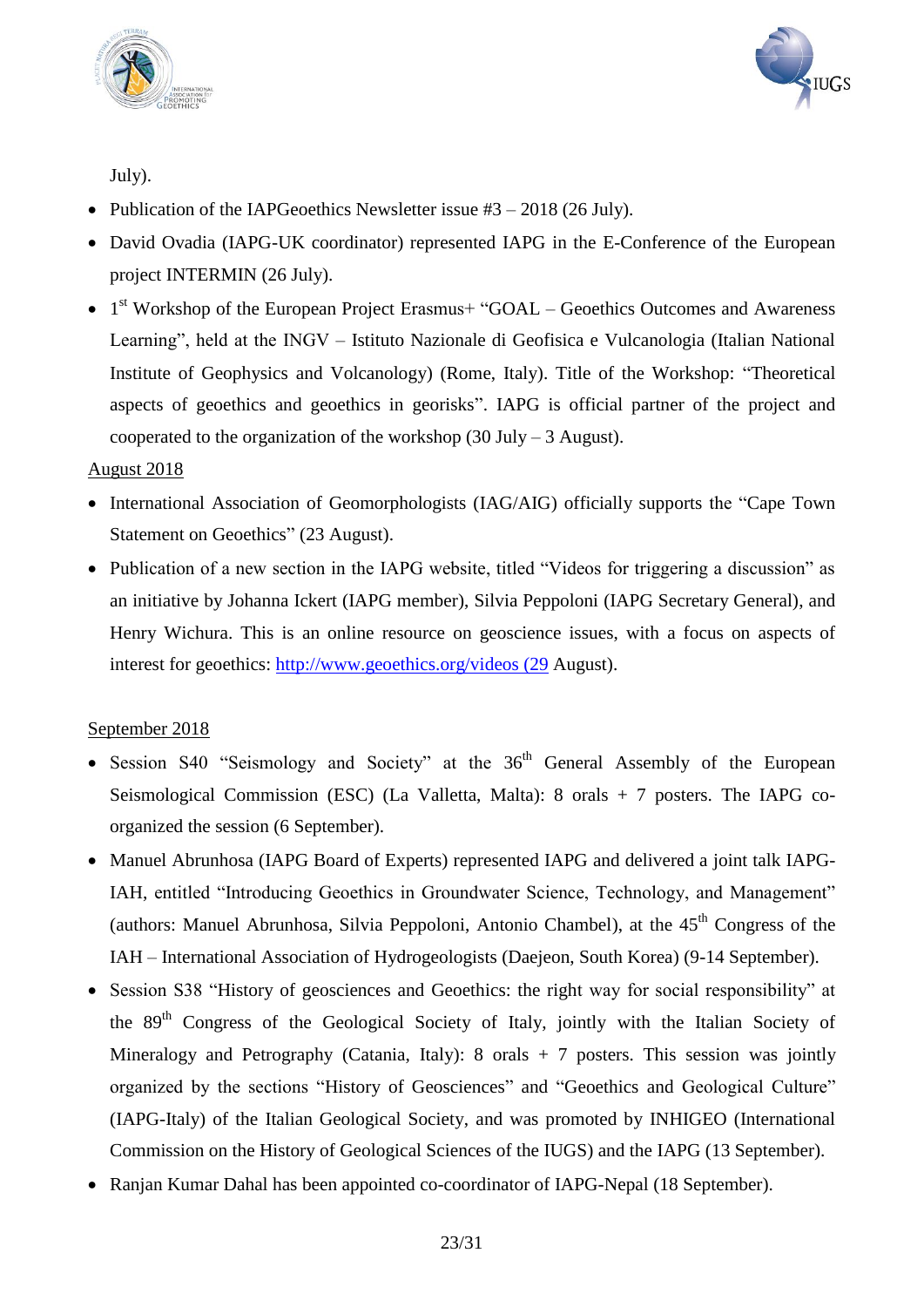



- IAPG and Geoscientists Canada/Géoscientifiques Canada (GC) have signed a Memorandum of Understanding (MoU). The MoU expresses a mutual desire to cooperate on a range of themes in the field of ethics in geoscience (22 September).
- Chris King (Chair of IUGS-COGE and of the Committee on Education of the European Geosciences Union - EGU) has been awarded with the Geoethics Medal 2018 with the following motivation: "*for his valuable contribution in promoting Earth Sciences in society by introducing innovative methods and tools to teaching, aiming at the proactive involvement of end-users based on developing their critical thinking and observational scientific approaches*" (25 September).
- New article published in the IAPG Blog [\(http://www.geoethics.org/articles-from-iapg-blog\)](http://www.geoethics.org/articles-from-iapg-blog) (30 September).

### October 2018

- IAPG has become official partner of GeoSoc 2019 International Conference on Geoscience for Society, that will be held in Segunbagicha, Dhaka (Bangladesh) from 14 to 17 March 2019 (3 October).
- The Task Group on Geoethics in Forensic Geology TGGFG is established as a jointly initiative by IAPG and IFG-Initiative on Forensic Geology of the IUGS. Members: Silvia Peppoloni (IAPG Secretary General), Lorna Dawson (IUGS-IFG), Rosa Maria Di Maggio (IUGS-IFG) (5 October).
- New article published in the IAPG Blog [\(http://www.geoethics.org/articles-from-iapg-blog\)](http://www.geoethics.org/articles-from-iapg-blog) (5 October).
- The IAPG network celebrated the  $2<sup>nd</sup>$  edition of the International Geoethics Day: [http://www.geoethics.org/geoethics-day.](http://www.geoethics.org/geoethics-day) This event was supported by the YES Network (18) October).
- IAPG-Nigeria (coordinator: Arinze Harrison Ikwumelezeh) organized the NGC1 First Nigeria Geoethics Conference. Theme: "Integrating Geoethics into the Extractive Industry Governance" (details: [http://docs.wixstatic.com/ugd/5195a5\\_269eec9769a249379a3cfe27151e9643.pdf\)](http://docs.wixstatic.com/ugd/5195a5_269eec9769a249379a3cfe27151e9643.pdf) (Port Harcourt, Nigeria) (18-19 October).
- Michèle Barbier (IAPG-France co-coordinator) published, as co-author, an article entitled "Geoethics, how to apply ethical core-values to the ocean observation community" in the newsletter, vol. 1, issue 4, of the European H2020 project AtlantOS - Optimising and Enhancing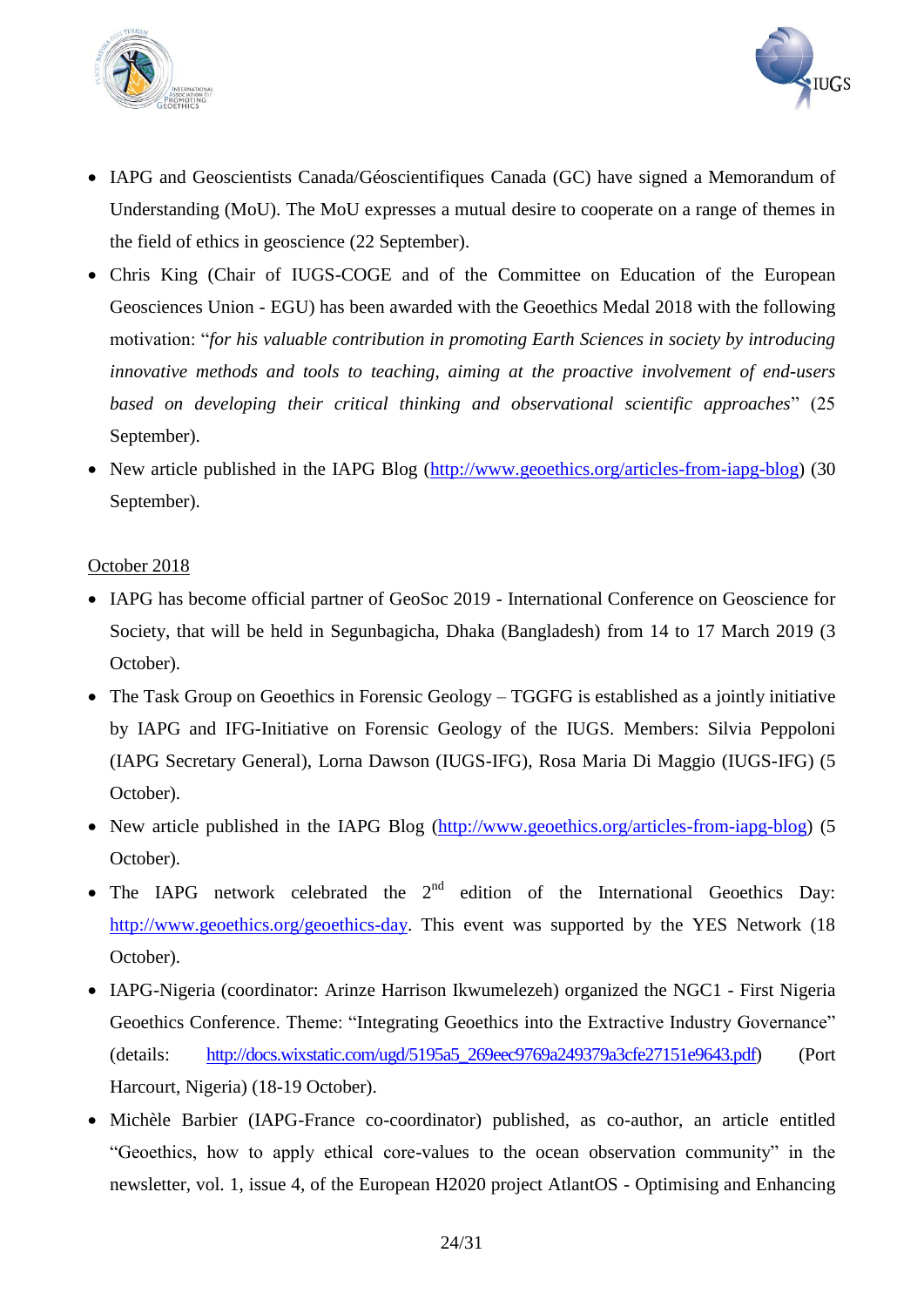



the Integrated Atlantic Ocean Observing Systems: [https://www.atlantos](https://www.atlantos-h2020.eu/download/Media/newsletters-briefing-apers/AtlantOS-Newsletter-4.pdf)[h2020.eu/download/Media/newsletters-briefing-apers/AtlantOS-Newsletter-4.pdf](https://www.atlantos-h2020.eu/download/Media/newsletters-briefing-apers/AtlantOS-Newsletter-4.pdf) (23 October).

- Launch of the call for abstracts for the 3 sessions on geoethics at the EGU General Assembly 2019 in the EOS group (details: [http://www.geoethics.org/egu2019\)](http://www.geoethics.org/egu2019) (24 October).
- IAPG has become an Observer Organization of the CFES Canadian Federation of Earth Sciences. Jan Boon (IAPG-Canada co-coordinator) represents the IAPG in the CFES Council Meetings (28 October).

### November 2018

- Nic Bilham (IAPG Continental Coordinator for Europe) gave an introduction to the IAPG at the  $6<sup>th</sup>$  Annual Conference of the GfGD – Geology for Global Development, hosted by the GSL – Geological Society of London (London, United Kingdom) (2 November).
- Vincent Cronin (IAPG-USA co-coordinator) represented IAPG at the joint AGI/GSA Societies Meeting at the Annual Meeting of the GSA – Geological Society of America (Indianapolis, USA) (5 November).
- Martin Bohle (IAPG Board of Experts) and Eduardo Marone (IAPG-Brazil coordinator) contributed to the panel on "Ocean Governance" at the Earth System Governance Conference 2018 (Utrecht, The Netherlands) with a talk entitled "Not out of the blue: Ethics to Intersect Civic Participation and Formal Guidance", authors: Martin Bohle, Cornelia E. Nauen, Eduardo Marone (5-8 November).
- New article published in the IAPG Blog [\(http://www.geoethics.org/articles-from-iapg-blog\)](http://www.geoethics.org/articles-from-iapg-blog) (15 November).
- Luis Alberto Araujo Ramos (IAPG-Peru) represented the IAPG at the XV Congreso Geologico Chileno (Chilean Geological Congress) (Concepción, Chile) in the session "GEOS-5: Geo-ética y responsabilidad profesional en geociencias" (Geoethics and professional responsibility in the geosciences) and gave a talk entitled "Geoethics and its impact in Peru", authors: Sandra Paula Villacorta Chambi, Yanet Teresa Antayhua Vera, Vicentina Cruz Pauccara, Carlos Alberto Toledo Gutierrez, Luis Alberto Araujo Ramos (18-23 November 2018).
- Michèle Barbier (IAPG-France co-coordinator) published an article, as co-author, entitled "Ethical recommendations for ocean observation" in Advances in Geosciences, June issue, 45, 343–361, doi: 10.5194/adgeo-45-343-2018, 2018, European Geosciences Union, https://www.adv-geosci.net/45/343/2018/ (22 November).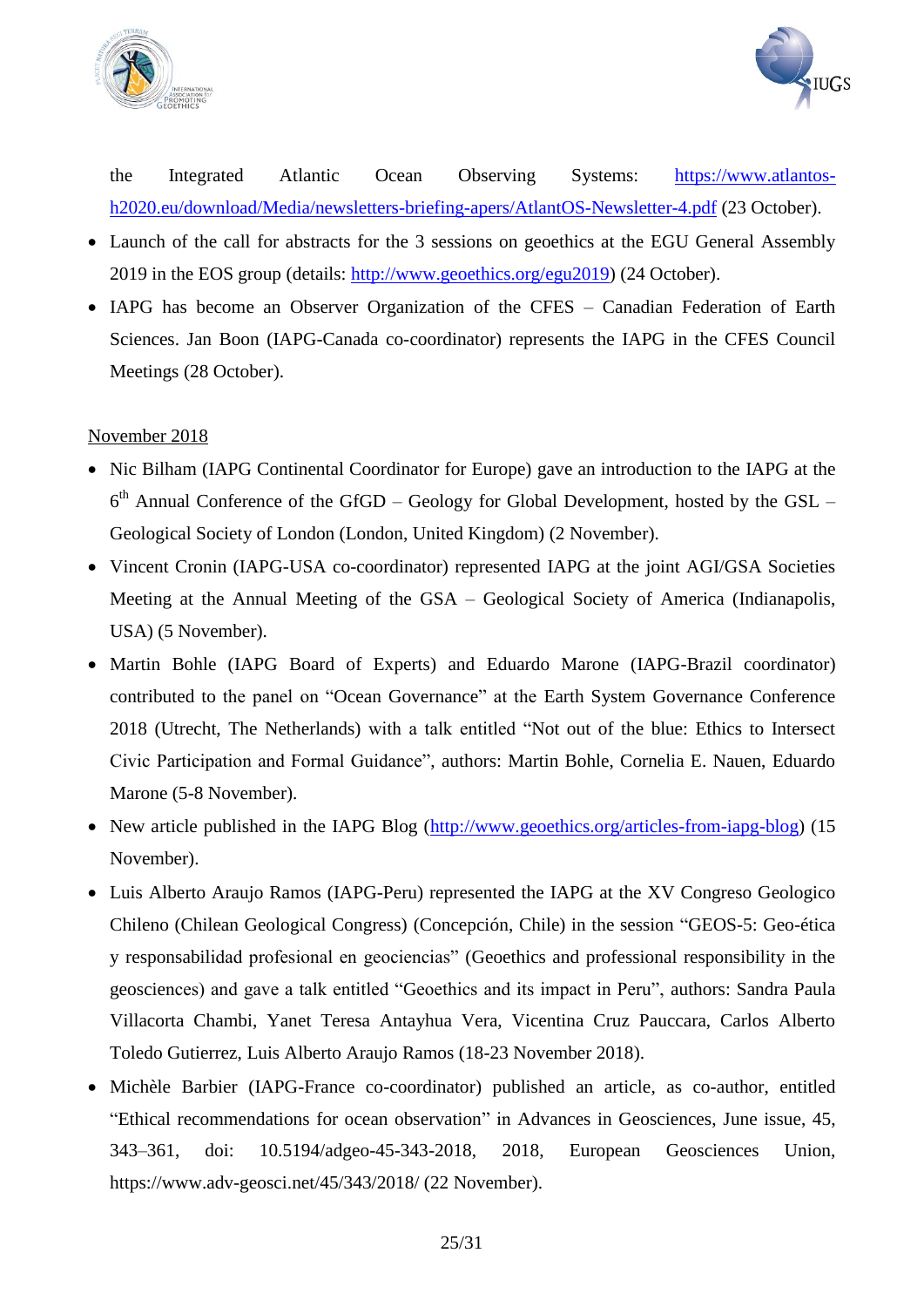



- IAPG-Peru organized the  $4<sup>th</sup>$  edition of MinerLima, International Exhibition of Minerals (Feria Internacional de Minerales), to promote geosciences and geoethics in Peru (Lima, Peru), in cooperation with Universidad Nacional Mayor de San Marcos (UNMSM), Instituto Geológico, Minero y Metalúrgic (INGEMMET), Sociedad Geológica del Perú (SGP), and Laboratorio de Investigación Y Servicios para la Activad Minera (BIZALAB). Activities planned: short courses, conferences and workshops (for children and the general public), showcase (exhibition-sale of mineral samples), geological excursions and guided tours (post-event) (22-24 November).
- Carlos Alberto Toledo Gutierrez (IAPG-Peru Scientific Coordinator) and Juan Carlos Gutiérrez-Marco (IAPG Board of Experts) represented the IAPG at the II Simposio de Paleontologia del Perù (II Simposium on Paleontology of Peru) (Lima, Peru). César Augusto Chacaltana Budiel (IAPG-Peru) coordinated the session ST6 "Geoética Paleontológica, Educación y Sociedad" (Geoethics in Paleontology, Education and Society). Juan Carlos Gutiérrez-Marco gave the keynote speech "El fraude científico en la historia de la Paleontología y su trascendencia social" (The scientific fraud in the history of Paleontology and its social meaning) and chaired the Mesa Redonda "La geoética y la práctica paleontológica para el desarrollo sostenible" (Round Table: "geoethics and paleontological practice for sustainable development") (details: [https://app.ingemmet.gob.pe/evento/IIsimposio/paleoperu/sesion-tematica/st6\)](https://app.ingemmet.gob.pe/evento/IIsimposio/paleoperu/sesion-tematica/st6) (30 November).
- Moisés Alejandro Gadea Villalba (IAPG-Paraguay coordinator) presented the IAPG and geoethics at the II Jornadas Centíficas sobre Geología del Paraguay y Ciencias Afines (II Scientific Days on Geology of Paraguay and similar sciences), at the National University of Asunción - Campus Universitario (San Lorenzo, Paraguay) (29-30 November).

#### December 2018

- IAPG and I-GEMA Instituto de Geociencias Y Medio Ambiente (Institute of Geosciences and Environment) signed a Memorandum of Agreement (MoA). The aim of the MoA is to develop a coordinated approach, where appropriate, for promoting initiatives and events discussing the ethical, social, and cultural implications of geosciences, and favoring high ethical standards in the research and practice of geoscience in order to better serve society (1 December).
- I-GEMA Instituto de Geociencias Y Medio Ambiente (Institute of Geosciences and Environment) officially supports the Cape Town Statement on Geoethics (1 December).
- Session ED13D "Geoethics: Taking a Stand for Ethical Geoscience Research, Education, Communication, and Practice" (Posters) at the AGU Fall Meeting 2018 (Washington, D.C.,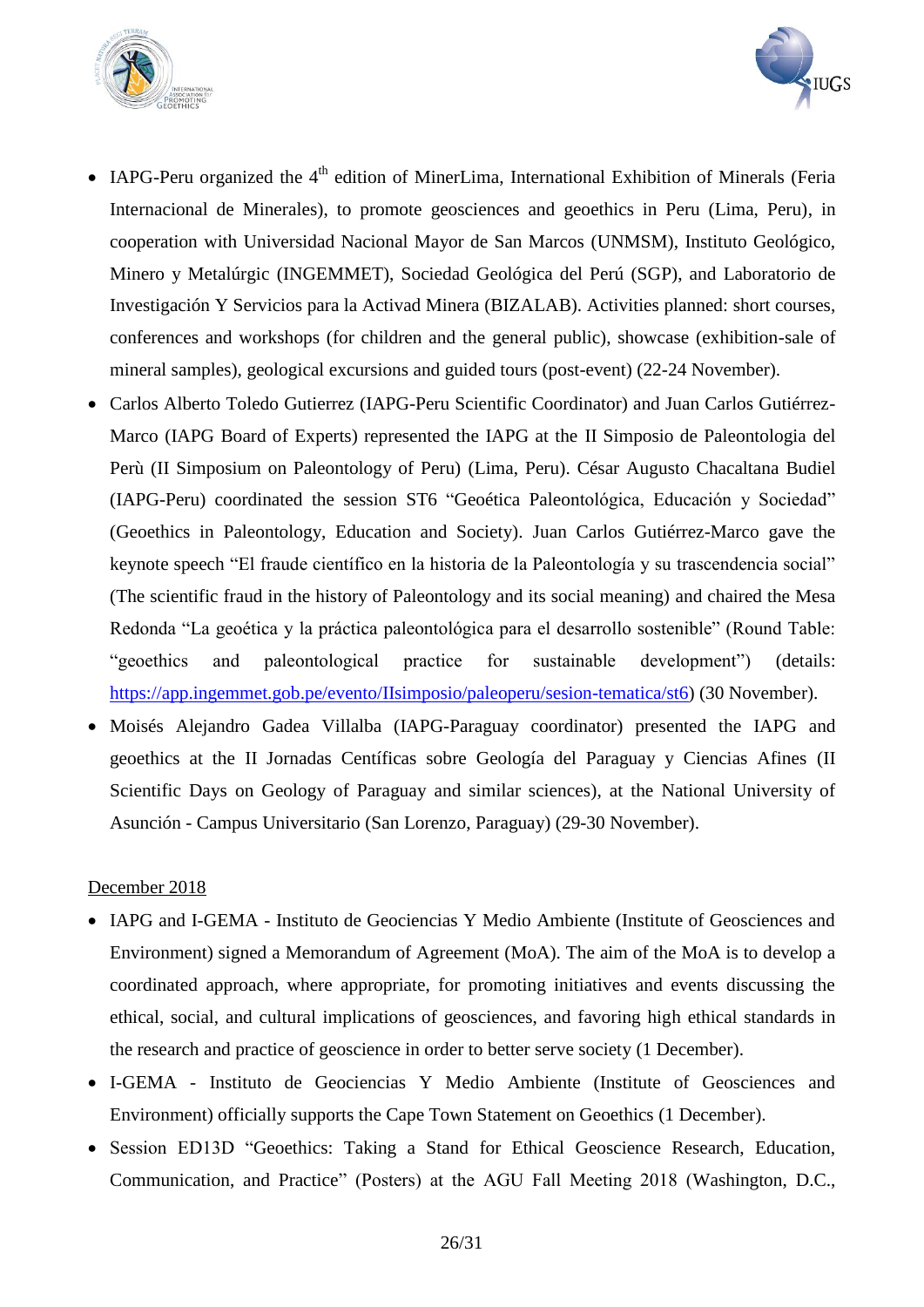



USA): 9 posters (details: [http://www.geoethics.org/agu2018\)](http://www.geoethics.org/agu2018). This session was jointly organized by IAPG and AGI – American Geosciences Institute (10 December).

- IAPG becomes an official partner of the AGU Ethics and Equity Center (11 December).
- New article published in the IAPG Blog [\(http://www.geoethics.org/articles-from-iapg-blog\)](http://www.geoethics.org/articles-from-iapg-blog) (19 December).
- IAPG has completed the preparation of the questionnaire on ethics in geosciences for the online survey to be launched in 2019. The survey will be proposed to the international geoscience community (21 December).
- IAPG was an organizing partner of the Earth Science Cultural Fair in (Awkum, Pakistan) (27 December).

In addition to previous activities:

- IAPG-CANADA:
	- put out a call for volunteers to standing committees on "geoethics pedagogy" and "communication strategy", and started a communication activity of the section through Linkedin [\(https://www.linkedin.com/groups/8645410/\)](https://www.linkedin.com/groups/8645410/) and Facebook [\(https://www.facebook.com/canadiangeoethics/\)](https://www.facebook.com/canadiangeoethics/).
- IAPG-EGYPT:
	- contributed to a section on geoethics for a strategic report (in Arabic) published for the Egyptian Ministry of Foreign Affairs about environmental challenges;
	- included a section on geoethics in a book (in Arabic) dedicated to mineral wealth in Africa;
	- cooperated in teaching geoethics to post-graduate students;
	- trained 100 school students on the meaning of geoethics and the "Geoethical Promise".
- IAPG-PERU:
	- organized regularly section meetings (January, February, March, April, November, December);
	- organized committee meetings for the organization of MinerLima 2018 (March, May, June July, August, September, October);
	- contributed to the creation of the LAIGEO, the South American Chapter of IGEO International Geoscience Education Organisation durng the  $8<sup>th</sup>$  International Conference on Geoscience Education and Training (GeoSciEd) held in Campinas (Brazil) from 22 to 27 July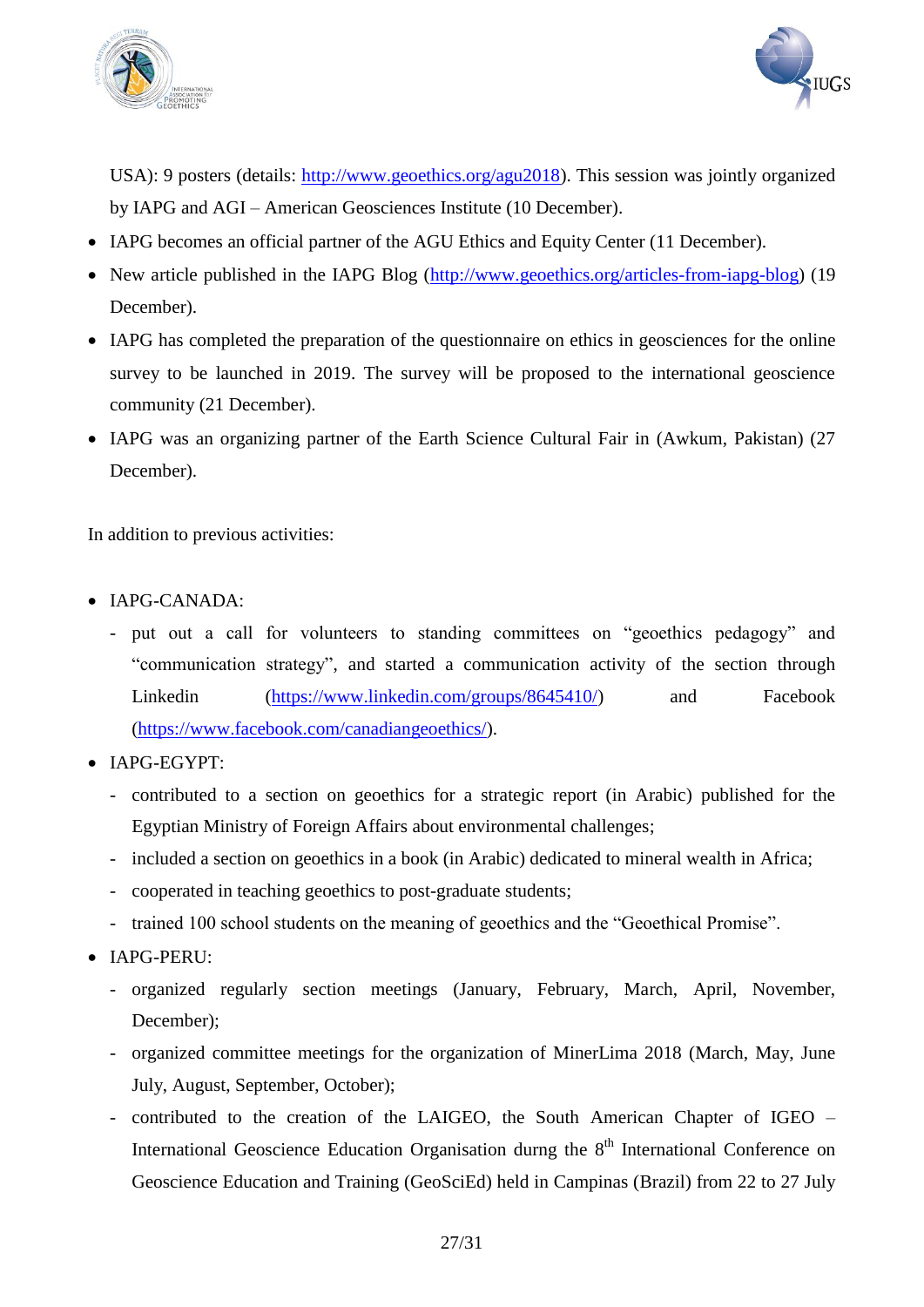



2018;

- cooperated in the organization of technical courses in geoscience issues held in January, February, April);
- cooperated with the Peruvian chapter of the YES Network in the organization of activies for children during MinerLima 2018.
- IAPG-PORTUGAL:
	- appointed a new web-designer, Tiago Ribeiro (University of Porto), to improve the website: [https://www.fc.up.pt/iapg-pns/;](https://www.fc.up.pt/iapg-pns/)
	- published several articles and proceedings;
	- cooperated in the coordination activities of the European project GOAL "Geoethics Outcomes and Awareness Learning".

## **PLANS FOR 2019**

- Editorial projects with peer-review process:
	- Book: Bohle M., Peppoloni S., Di Capua G., Marone E., Bilham N., Preiser R. (2019), *Exploring Geoethics: Ethical Implications, Societal Contexts, and Professional Obligations of the Geosciences*, Palgrave McMillan (in press).
	- Book: Di Capua G., Bobrowsky P.T., Kieffer S.W., Palinkas C. (Eds.), *Geoethics: subjects for discussion*, Geological Society, London, Special Publications (in preparation).
- International conferences/meetings:
	- IAPG will attend the 73<sup>rd</sup> Executive Committee meeting of the IUGS International Union of Geological Sciences in Beijing (China) and will present its annual report on 2018 activities and 2019 plans (January 2019).
	- IAPG will attend the  $2<sup>nd</sup>$  Workshop of the European Project Erasmus+ "GOAL Geoethics Outcomes and Awareness Learning", to be held at the University of Porto (Portugal). Title of the Workshop: Geoethics' Syllabus and Geoethics in Georesources and Geoparks. IAPG is official partner of the project and will cooperate to the organization of the workshop (January 2019).
	- IAPG will attend the meeting of the European H2020 project "INTERMIN International Network of Raw Materials Training Centres" in Madrid (Spain) (January 2019).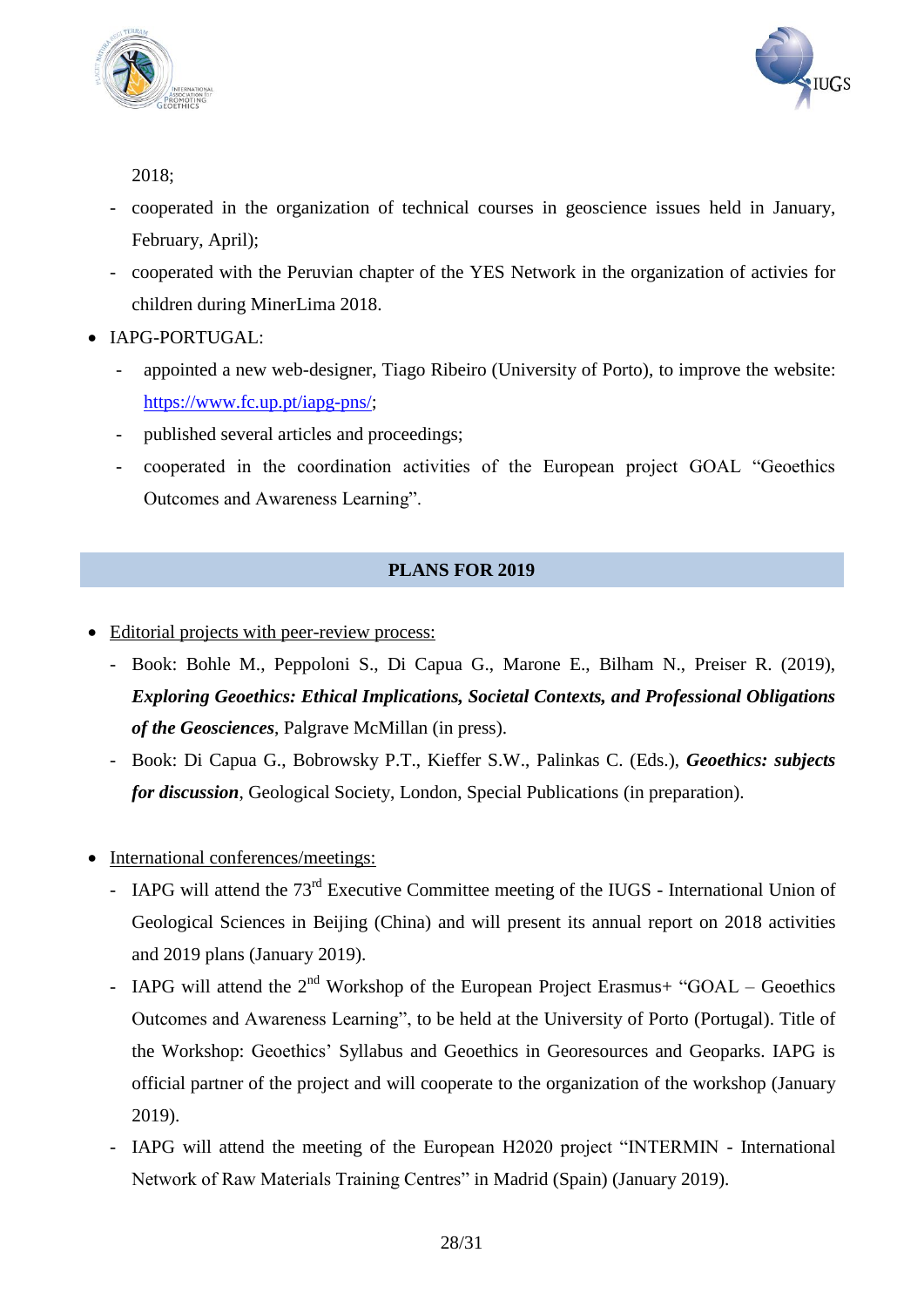



- IAPG is partner organization of the International Conference on Geoscience for Society (GEOSOC 2019), that will be held in Segunbagicha, Dhaka (Bangladesh): [http://docs.wixstatic.com/ugd/5195a5\\_39b4e9e9099340a39f34be323f6f6bd8.pdf](http://docs.wixstatic.com/ugd/5195a5_39b4e9e9099340a39f34be323f6f6bd8.pdf) (March 2019).
- IAPG is partner organization of the Geoscience & Society Summit "Bridges to Global Health, Resilience, and Sustainability", to be held in Stockholm (Sweden). IAPG has submitted 2 innovation proposals (March 2019).
- IAPG has proposed 3 sessions on geoethics at the EGU General Assembly 2019 in Vienna (Austria):<http://www.geoethics.org/egu2019> (April 2019).
- IAPG-Nepal has proposed a special session on geoethics at the First Himalayan Engineering Geological Congress (HEGC-1) in Kathmandu (Nepal) (May 2019).
- IAPG is co-organizing the International Congress "Geoethics & Groundwater Management: Theory and Practice for a Sustainable Development", to be held in Porto (Portugal): [https://geoeth-gwm2019.wixsite.com/porto.](https://geoeth-gwm2019.wixsite.com/porto) This event is co-organized by IAPG and IAH - International Association of Hydrogeologist (October 2019).
- Other activities (main initiatives by IAPG and its national sections):
	- IAPG-Peru will contribute to the Conference on Young Geoscientists organized by INGEMMET in Peru (January 2019).
	- IAPG is partner of the 3<sup>rd</sup> Training Course on "Ocean Governance, Sciences, Geoethics" (Universidad del Atlántico Barranquilla, Colombia), organized by the International Ocean Institute (IOI) - Training Centre for Latin America and the Caribbean. This course is hosted by the Universidad del Atlántico Barranquilla, Colombia. IAPG-Brazil (coordinator: Eduardo Marone) is in charge to prepare the module on geoethics in the training course (21 January-15 February 2019) (January-February 2019).
	- IAPG will continue to cooperate in the activities on geoethics into the European Project ENVRIplus "Common Operations of Environmental Research Infrastructures" (January-May 2019).
	- IAPG will continue to develop activities in the International Advisory Board of the European Project INTERMIN "International Network of Raw Materials Training Centres" (January-December 2019).
	- IAPG will continue to work in the European Project GOAL "Geoethics Outcomes and Awareness Learning" (January-December 2019).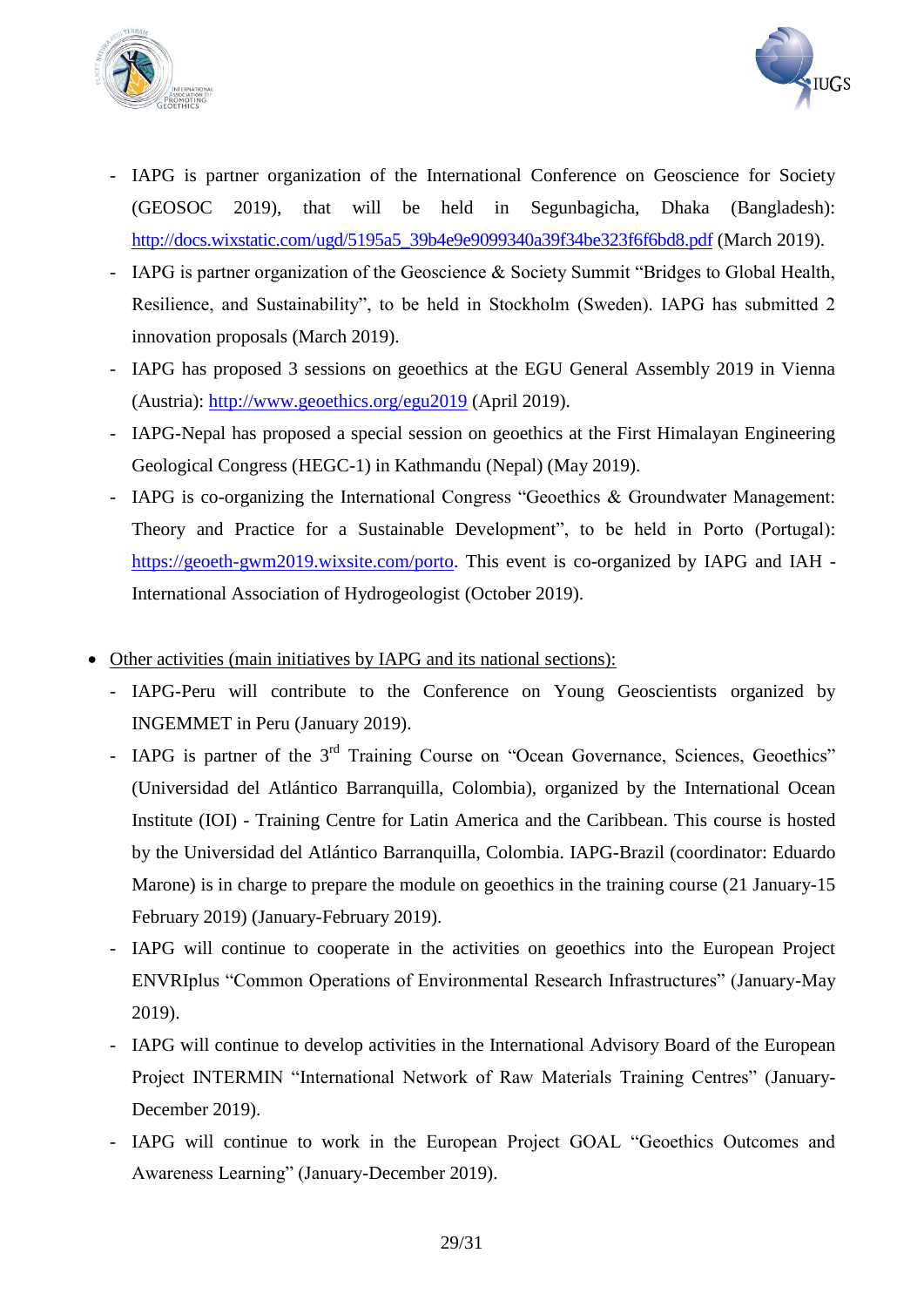



- IAPG-Peru will organize the  $3<sup>rd</sup>$  Roundtable on geoethics in Peru (February 2019).
- IAPG will launch the online survey on ethics in geosciences. A report containing data and results will be released for free access and will be publicized and discussed in various international meetings. The IUGS support to this initiative will be clearly emphasized (March 2018).
- IAPG-Bangladesh will represent the association in the International Conference on Geoscience for Society, in Dhaka (Bangladesh) (March 2019)
- IAPG-Peru will contribute to the organization of the  $1<sup>st</sup>$  Symposium of Young Geoscientists in Peru (March 2019).
- IAPG-Peru will contribute to the organization of the  $1<sup>st</sup>$  Peruvian Olympiad of Geoscience (April 2019).
- IAPG-Peru will organize the  $3<sup>rd</sup>$  Round Table on Geoethics in Peru (15 April 2019).
- IAPG-Peru will organize a "Geoethical Dinner" in Lima for the members of the section (May 2019).
- IAPG-Peru will organize the General Assembly of its members in Lima (July 2019).
- IAPG will assign the Geoethics Medal 2019 (September 2019).
- IAPG will celebrate the  $3<sup>rd</sup>$  edition of the International Geoethics Day on 17 October 2019 (October 2019).
- IAPG will organize the short course "Foundations of Geoethics for Earth, Marine and Atmospheric Sciences" at the EGU General Assembly 2019 in Vienna (Austria) (April 2018).
- IAPG-Peru will organize the 5<sup>th</sup> Edition of MinerLima "Feria Internacional de Minerales y Fósiles en el Perú" (International Exhibition of Minerals and Fossils in Peru) (November 2019).
- IAPG-Egypt will promote an agreement between IAPG and GSAf Geological Society of Africa.
- IAPG-Egypt will include geoethics issues in training courses for 200 school students and will promote geoethics and the IAPG among undergraduate students of Fayoum University.
- IAPG-Lebanon will develop the website of the section.
- IAPG-Lebanon will organize conferences and workshops on geoethics in Lebanon, in cooperation with IAPG-Italy.
- IAPG-Paraguay will cooperate with Geology Department of the Facultad de Ciencias Exactas y Naturales of the National University of Asuncion to define a plan of joint events to promote geoethics and the IAPG.
- IAPG-Peru will promote cooperation with National Society of Mining and Petroleum and the